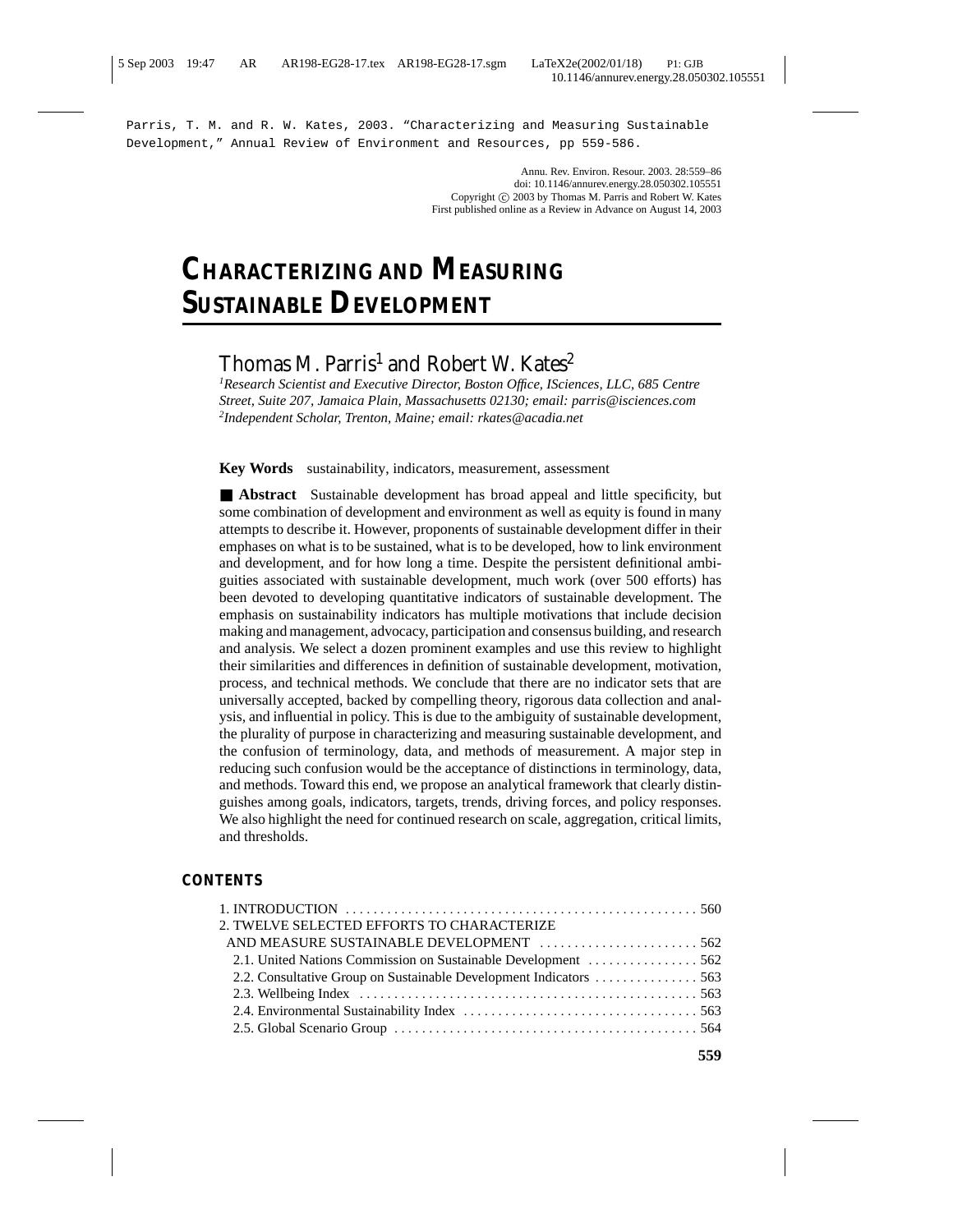| 2.8. U.S. Interagency Working Group on Sustainable       |  |
|----------------------------------------------------------|--|
|                                                          |  |
|                                                          |  |
|                                                          |  |
|                                                          |  |
|                                                          |  |
| 3. HOW IS SUSTAINABLE DEVELOPMENT DEFINED? 566           |  |
| 4. WHY CHARACTERIZE AND MEASURE                          |  |
|                                                          |  |
| 5. HOW ARE GOALS, INDICATORS, AND TARGETS SELECTED?  572 |  |
|                                                          |  |
|                                                          |  |
|                                                          |  |

## **1. INTRODUCTION**

The recent World Summit on Sustainable Development, although disappointing to many, did find that sustainable development is part of the mission of countless international organizations, national institutions, sustainable cities and locales, transnational corporations, and nongovernmental organizations (1–3). That the oxymoron-like character of sustainable development can be so inclusive must surely lie in its inherent ambiguity that seeks to finesse the real conflicts between economy and environment and between the present and the future. Some combination of development, environment and equity or economy, society, and environment are found in most attempts to describe it. However, proponents of sustainable development differ in their emphases on what is to be sustained, what is to be developed, how to link environment and development, and for how long a time.

To clarify the definitional ambiguities associated with sustainable development, we have found it useful to use the  $2 \times 3$  taxonomy of the goals described in the extensive literature that defines or debates sustainable development shown in Table 1 (4). In the first column, under the heading "what is to be sustained," are three major categories: nature, life support systems, and community. A plurality of the literature seeks to emphasize sustaining life support systems in which nature or environment is a source of resources and services for the utilitarian life support of humankind  $(5, 6)$ . In contrast, a significant portion of literature values nature for its intrinsic qualities and biodiversity rather than for its utilitarian qualities (7, 8). Finally, there are claims to sustain cultural diversity, livelihoods, groups, and places that constitute distinctive and threatened communities (9–11). Similarly, there are three quite distinct categories of what should be developed: people, economy, and society. The plurality of early literature focused on the economy, with its productive sectors providing both employment and desired consumption and wealth. In this literature, the economy provides the incentives and the means for investment as well as funds for environmental maintenance and restoration (12). Most recently the focus has shifted to people with an emphasis on human development, increased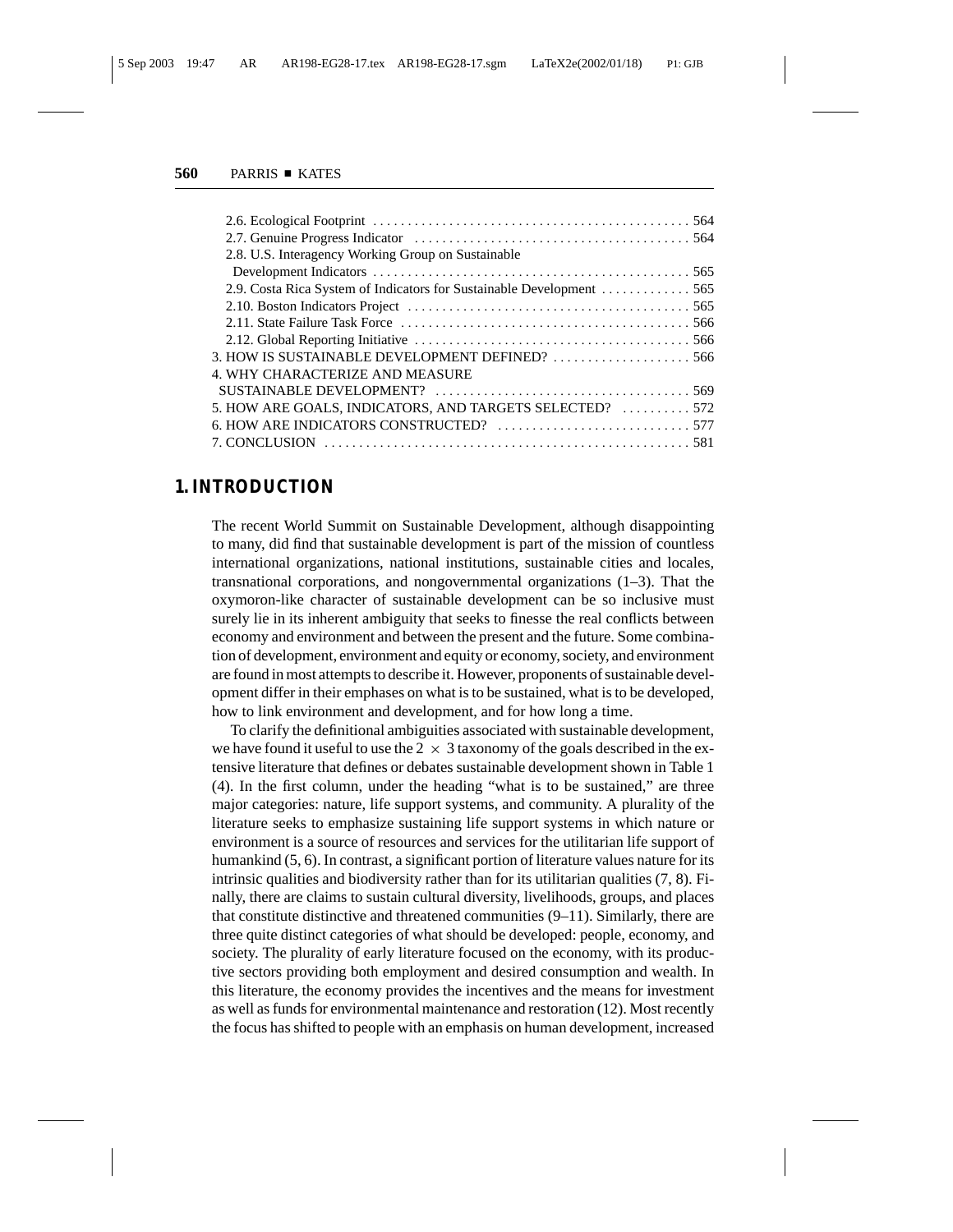| What is to be sustained                                        | What is to be developed                                                                 |
|----------------------------------------------------------------|-----------------------------------------------------------------------------------------|
| Nature<br>Earth<br><b>Biodiversity</b><br>Ecosystems           | People<br>Child survival<br>Life expectancy<br>Education<br>Equity<br>Equal opportunity |
| Life support<br>Ecosystem services<br>Resources<br>Environment | Economy<br>Wealth<br>Productive sectors<br>Consumption                                  |
| Community<br>Cultures<br>Groups<br>Places                      | Society<br><b>Institutions</b><br>Social capital<br><b>States</b><br>Regions            |

**TABLE 1** Taxonomy of sustainable development goals (4)

life expectancy, education, equity, and opportunity (13–15). Finally, there are also calls to develop society emphasizing the well-being and security of national states, regions, and institutions and the social capital of relationships and community ties  $(16–19)$ .

In practice, groups and institutions tend to acknowledge the many multiple and conflicting objectives to be both sustained and developed but then adopt implicit objective functions that take the forms of such statements as sustain only, develop mostly, develop only but sustain somewhat, sustain, or develop—for favored objectives. Similarly, hard choices between sustainable development objectives can be avoided by adopting implicit time horizons. The Brundtland report itself chose a usefully ambiguous and now widely accepted time horizon as "now and in the future" (20). But in a future of a single generation, 25 years, almost any development appears sustainable. Over an infinite forever, none does because even the smallest growth extended indefinitely creates situations that seem surely unsustainable.

Despite the persistent definitional ambiguities associated with sustainable development, much work has been devoted to developing quantitative indicators of sustainable development. The *Compendium of Sustainable Development Indicator Initiatives* lists over 500 sustainability indicator efforts. Of this number, 67 are global in scope, 103 national in scope, 72 are state or provincial in scope, and 289 are local or metropolitan in scope (21). Several efforts have addressed criteria and methodology for constructing indicators; these efforts include work by the Scientific Committee on Problems of the Environment (22), the Balaton Group (23, 24), and others (25, 26). This literature is somewhat distinct from the theoretical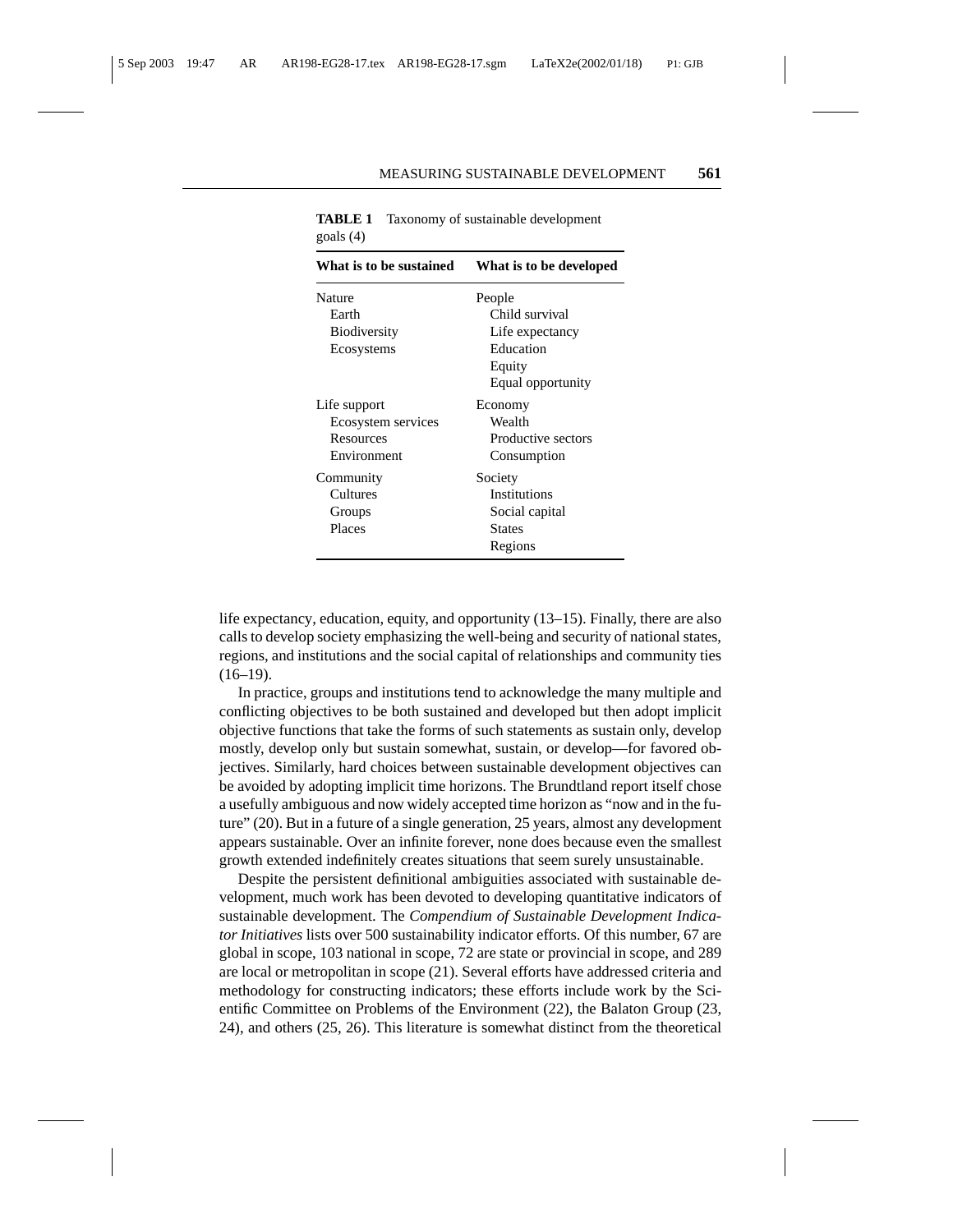and primarily economic treatment of the theory and norms of defining sustainable development (27–31).

The goal of this review is to assess the state of practice for characterizing and measuring sustainable development. Rather than attempt to exhaustively review the vast body of work in this field, we select a dozen prominent examples (introduced in Section 2) and use this review to highlight their similarities and differences by asking the following questions of each effort:

- Section 3—How is sustainable development defined?
- Section 4—Why characterize and measure sustainable development?
- Section 5—How are goals, indicators, and targets selected?
- Section 6—How are indicators constructed?

These comparisons suggest that there major sources of confusion in the field that inhibit future progress, and we conclude by offering our judgment of needed directions for the field.

# **2. TWELVE SELECTED EFFORTS TO CHARACTERIZE AND MEASURE SUSTAINABLE DEVELOPMENT**

We selected our sample of a dozen efforts to characterize and measure sustainable development to be both representative of the field as a whole and to illustrate the diversity of approaches to definition, motivation, process, and technical methodology. We explicitly wished to include efforts ranging from global to national to local scales; governmental to nongovernmental sponsorship; and frameworks that focus on administrative units (e.g., countries) to frameworks that focus on specific actors (e.g., corporations). We did not consider efforts that primarily characterized themselves as state of the environment reports (32, 33). Pragmatic considerations also limited our pool of candidates to those efforts for which we could readily acquire sufficient documentation and background information to support our review. As a result, our sample over represents global scale and U.S.-based efforts.

#### **2.1. United Nations Commission on Sustainable Development**

The United Nations Commission on Sustainable Development (CSD) was created in 1992 under the auspices of the Economic and Social Council as a direct result of the United Nations Conference on Environment and Development. A major element of its work to date has focused on the development and testing of a suite of 58 indicators, whittled down from an initial list of 134 indicators, that cover social, environmental, economic, and institutional aspects of sustainable development (34). Although the original intent was to establish a common set of country-level indicators that could eventually be published as a comprehensive comparative time series dataset, recent CSD deliberations stressed that they are "intended only for use by countries at the national level on a voluntary basis, suited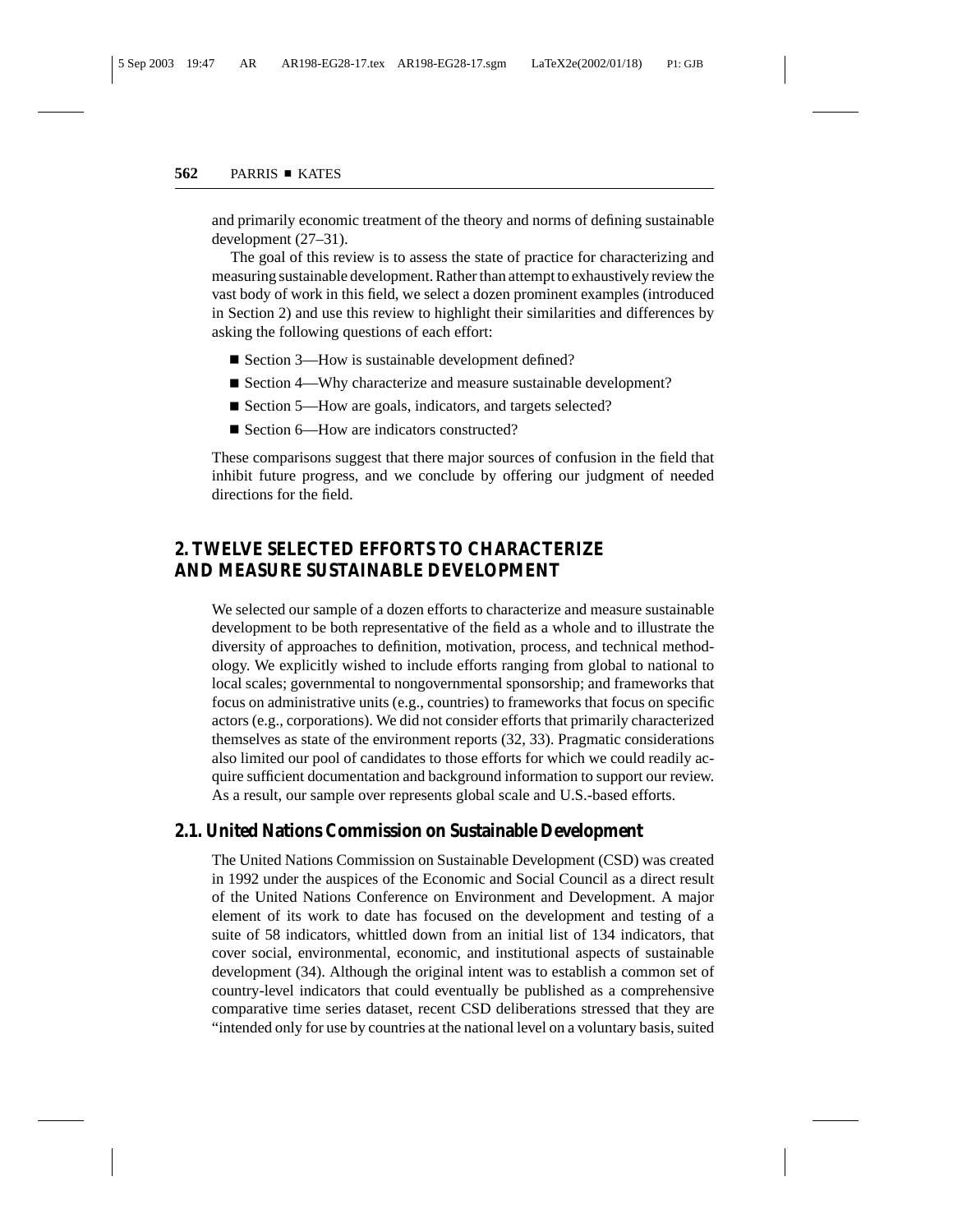to country-specific conditions, and shall not lead to any type of conditionalities, including financial, technical and commercial" (35).

## **2.2. Consultative Group on Sustainable Development Indicators**

The official work of the CSD has been complemented by several independent efforts. The Consultative Group on Sustainable Development Indicators (CGSDI), an international panel of a dozen experts in the field, was established in 1996 with funding from the Wallace Global Fund "to harmonize international work on indicators and to focus on the challenge of creating a single sustainability index." This work produced a "Dashboard of Sustainability," a set of 46 indicators organized into 4 clusters (environment, economy, society, and institutions) for over 100 countries. In parallel, the CGSDI developed a software package that allows users to select alternate methods for computing overall scores from the individual indicators and to graphically analyze the aggregated results (36).

#### **2.3. Wellbeing Index**

The World Conservation Union (IUCN) sponsored the development of the "Wellbeing Assessment" that was published in *The Wellbeing of Nations*: *A Country-by-Country Index of Quality of Life and the Environment* (37). The Wellbeing Index is a composite of 88 indicators for 180 countries. The indicators are aggregated into two subindexes (human wellbeing and ecosystem wellbeing). The human wellbeing index is in turn a composite of indices for health and population, wealth, knowledge and culture, community, and equity. The ecosystem wellbeing index is a composite of indices for land, water, air, species and genes, and resource use. In this scheme, the most sustainable countries include the northern European countries (Sweden, Finland, Norway, and Iceland), and the least sustainable countries are Uganda, Afghanistan, Syria, and Iraq. The United States ranks twenty-seventh, Hungary forty-fourth, and Brazil ninety-second out of 180 countries.

#### **2.4. Environmental Sustainability Index**

The World Economic Forum's Environmental Sustainability Index is also composite index derived from 68 indicators for 148 countries (38, 39). These indicators are aggregated into 5 components and 20 core indicators: environmental systems (air quality, water quantity, water quality, biodiversity, and land); reducing environmental stresses (air pollution, water stresses, ecosystem stresses, waste and consumption pressures, and population growth); reducing human vulnerability (basic human sustenance and environmental health); social and institutional capacity (science and technology, freedom to debate, environmental governance, private sector responsiveness, and ecoefficiency); and global stewardship (participation in international collaborative efforts to reduce greenhouse gas emissions and transboundary environmental pressures). At the extremes the Environmental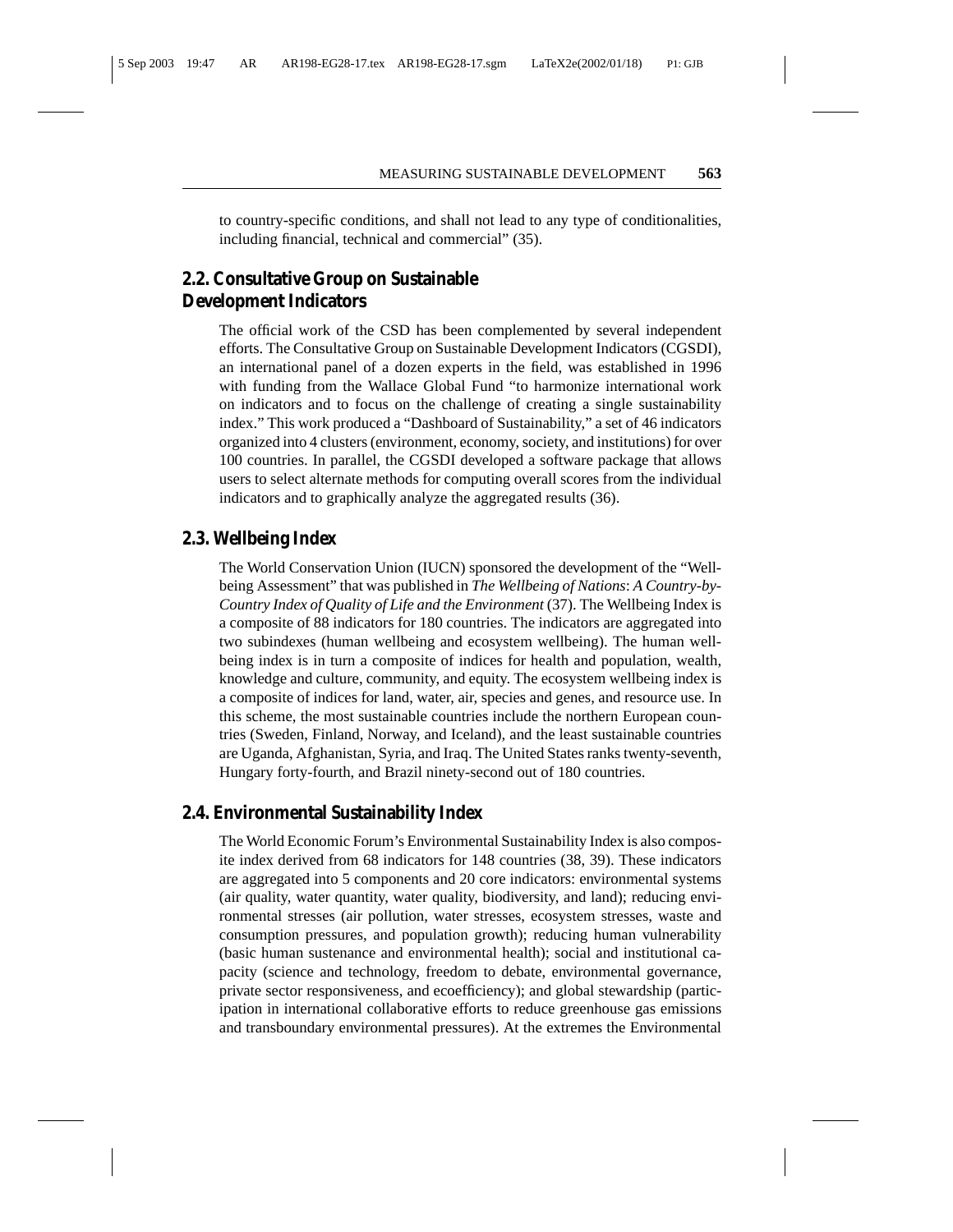Sustainability Index agrees well with the Wellbeing Index. However, Hungary is ranked eleventh, Brazil is ranked twentieth, and the United States is ranked fortyfifth out of 148 countries, significantly different results than for the Wellbeing Index.

## **2.5. Global Scenario Group**

The Global Scenario Group uses a set of 65 indicators describing aspects of international equity, national equity, hunger, energy use, water use, deforestation, carbon emissions, sulfur emissions, and toxic waste (40, 41). In contrast to the retrospective efforts above, these indicators are used characterize four alternative scenarios of future global responses to the sustainability challenge through 2050: *market forces*, *policy reform*, *fortress world*, and *the great transition*. In *market forces*, competitive, open, and integrated global markets drive world development. Social and environmental concerns are secondary. *Policy reform* assumes that comprehensive and coordinated government action is initiated for poverty reduction and environmental sustainability. *Fortress world* features an authoritarian response to the threat of breakdown, as the world divides into a kind of global apartheid with the elite in interconnected, protected enclaves, and an impoverished majority outside. The *great transition* validates global solidarity, cultural cross-fertilization, and economic connectedness while seeking a liberative, humanistic, and ecological transition.

## **2.6. Ecological Footprint**

Redefining Progress produces two sustainability indices: ecological footprint and the genuine progress indicator. The Ecological Footprint is a global and countryby-country calculation of consumption and waste relative to the Earth's capacity to create new resources and absorb waste. It is constructed from impact measures for managing the use of croplands, grazing lands, forests, fisheries, infrastructure, and fossil fuels. These measures are then compared with the global stock of each resource. The result is a trend that steadily increases from 0.68 Earth consumed in 1961 to 1.22 in 1999, which indicates that consumption now exceeds the renewable supply of resources (42, 43).

## **2.7. Genuine Progress Indicator**

The Genuine Progress Indicator (GPI) is a measure of the economic performance of the United States that includes the economic contributions of household and volunteer work while subtracting factors such as crime, pollution, and family breakdown. In contrast to gross domestic product per capita (GDP/capita), which steadily increased from 1959–1999, the GPI/capita peaked in the mid 1970s, then steadily declined through the early 1990s, and then increased though 1999 (44). The GPI is but one prominent example of effort to introduce economic externalities into systems of national accounts (12, 45–50).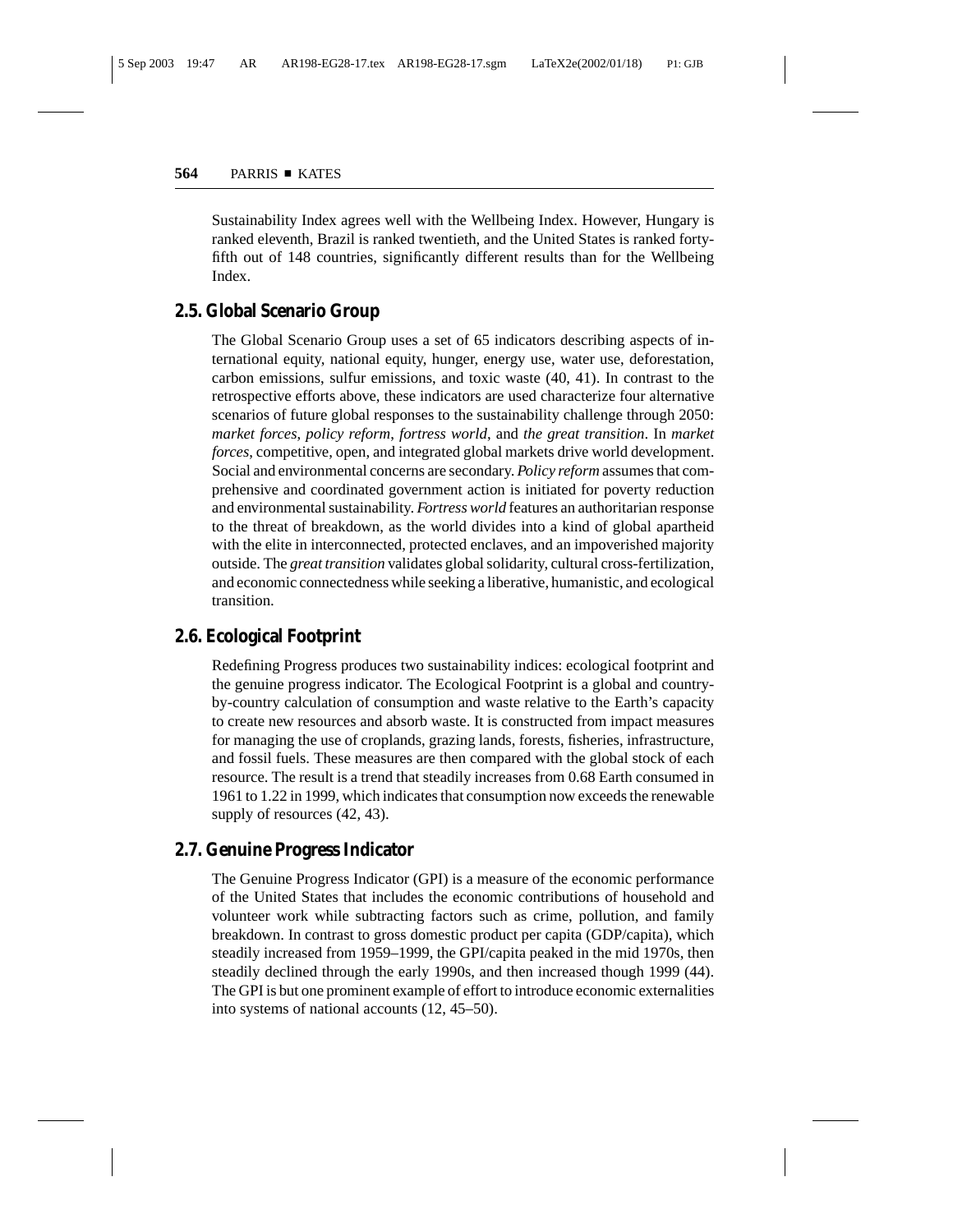## **2.8. U.S. Interagency Working Group on Sustainable Development Indicators**

As another example of a national effort, we analyze the work of the U.S. Interagency Working Group on Sustainable Development Indicators (IWGSDI). It is a collection of 13 economic indicators, 16 environmental indicators, and 11 social indicators. No effort is made to construct composite indices of indicators. However, of the 40 indicators, 30 showed trends with clear impact relevant to sustainable development, and 17 of these 30 showed positive national trends (51).

## **2.9. Costa Rica System of Indicators for Sustainable Development**

A third example of a national scale effort is Costa Rica's Sistema de Indicadores sobre Desarrollo Sostenable (System of Indicators for Sustainable Development) first published in 1998 (52). In contrast to the U.S. effort, Costa Rica uses the concept of sustainable development to organize the country's primary statistical abstract. The result is a compendium that currently contains 255 statistical tables organized into 3 broad categories: social (83 tables), economic (97 tables), and environmental (75 tables). The structure of the indicators varies from national time series (e.g., infant mortality, external debt, and energy intensity), to canton-bycanton and district-by-district comparisons of an aggregated social development index computed for 1999. There are also some efforts to situate Costa Rica in the international context using the Human Development Index (15), GDP/capita, inflation rates, prices of key commodities (petroleum, bananas, and coffee) and short term interest rates for U.S. dollars. As with other national statistical abstracts, the presentation is factual with virtually no commentary or overall assessment and spare use of graphics.

#### **2.10. Boston Indicators Project**

As an example of a community-based effort, we analyzed the work of the Boston Indicators Project (53). This effort assessed 159 indicators organized into 10 themes: civic health, culture, economy, education, environment, housing, health, safety, technology, and transportation. Figures are given by neighborhood, for Boston as a whole, and for the broader metropolitan area. Each theme includes narrative describing the historical context, regional context, citywide focus, neighborhood focus, and remaining challenges. As with the IWGSDI described above, no effort is made to construct composite indices. Other community-based indicator efforts include the Central Texas Sustainability Indicators Project (54), the Durban Metro State of the Environment and Development report (55), the Ghent Barometer of Sustainable Development (56), Hamilton Ontario's Vision 2020 (57), the Lancashire Green Audit (58), and Sustainable Seattle (59).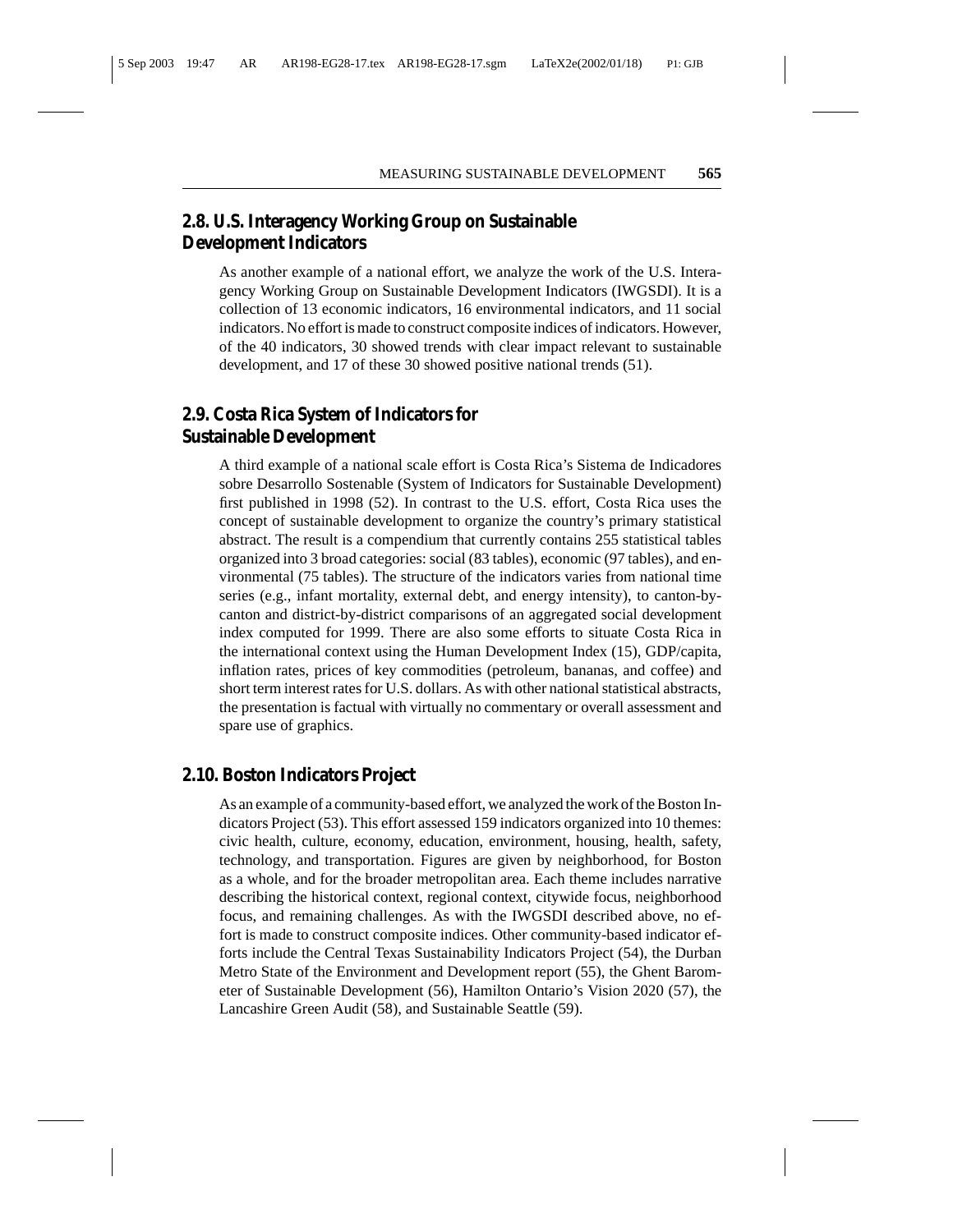#### **2.11. State Failure Task Force**

The approaches described above define sustainability in terms of goals to be achieved. In contrast, several efforts take the converse approach by attempting to define indicators of the syndromes or nightmares we wish to avoid such as overuse of marginal lands (the "Sahel Syndrome"), damage of landscapes as the result of large scale projects (the "Aral Sea Syndrome"), or social-ecological degradation through uncontrolled urban growth (the "Favela Syndrome") (60, 61). An example of such efforts is the U.S. Central Intelligence Agency State Failure Task Force (16, 62–64). This group compiled a country-by-country historical record of 127 so-called state failures—revolutionary wars, ethnic wars, genocides or politicides, and adverse or disruptive regime crises—from 1956–1996. It then used data mining techniques such as stepwise multivariate regression and neural networks to inductively find indicators capable of predicting the onset of such events two years in advance. A pool of 75 indicators spanning social, economic, political, and environmental topics was considered. The best model on a global basis used indicators for infant mortality, trade openness  $[(\text{imports} + \text{exports})/\text{GDP}]$ , and the level of democracy. Countries with infant mortality above the median for a given year, trade openness below the median for a given year, and with partial democracies exhibited greater risk of failure. This simple model is able to predict approximately two thirds of the failure and nonfailure cases correctly.

## **2.12. Global Reporting Initiative**

All of the above examples use pieces of territory (e.g., countries, counties, or cities) as their object of analysis. However, sustainability can be measured for other objects as well. For example, there is growing interest in rating the sustainability of companies. The most prominent of these efforts is the Global Reporting Initiative, an effort to establish globally applicable guidelines for reporting on the economic, environmental, and social performance initially for corporations and eventually for any business, governmental, or nongovernmental organization. These guidelines specify indicators for each of the three sectors that should be routinely reported by these organizations. The guidelines are now in use, in various degrees, by 156 companies, which include notables such as 3M, ABB, AT&T, Bristol-Myers Squibb, Danone, Dow, Ford, General Motors, and International Paper (65).

#### **3. HOW IS SUSTAINABLE DEVELOPMENT DEFINED?**

We use the taxonomy of the sustainable development goals described above to summarize the definitions of sustainability either explicitly or implicitly adopted by each of our selected efforts in Table 2 below and draw three conclusions. First, there is an extraordinarily broad list of items to be sustained and to be developed. This seems to be due both to the inherent ambiguity of sustainable development and to specifics of individual characterization and measurement efforts. Efforts that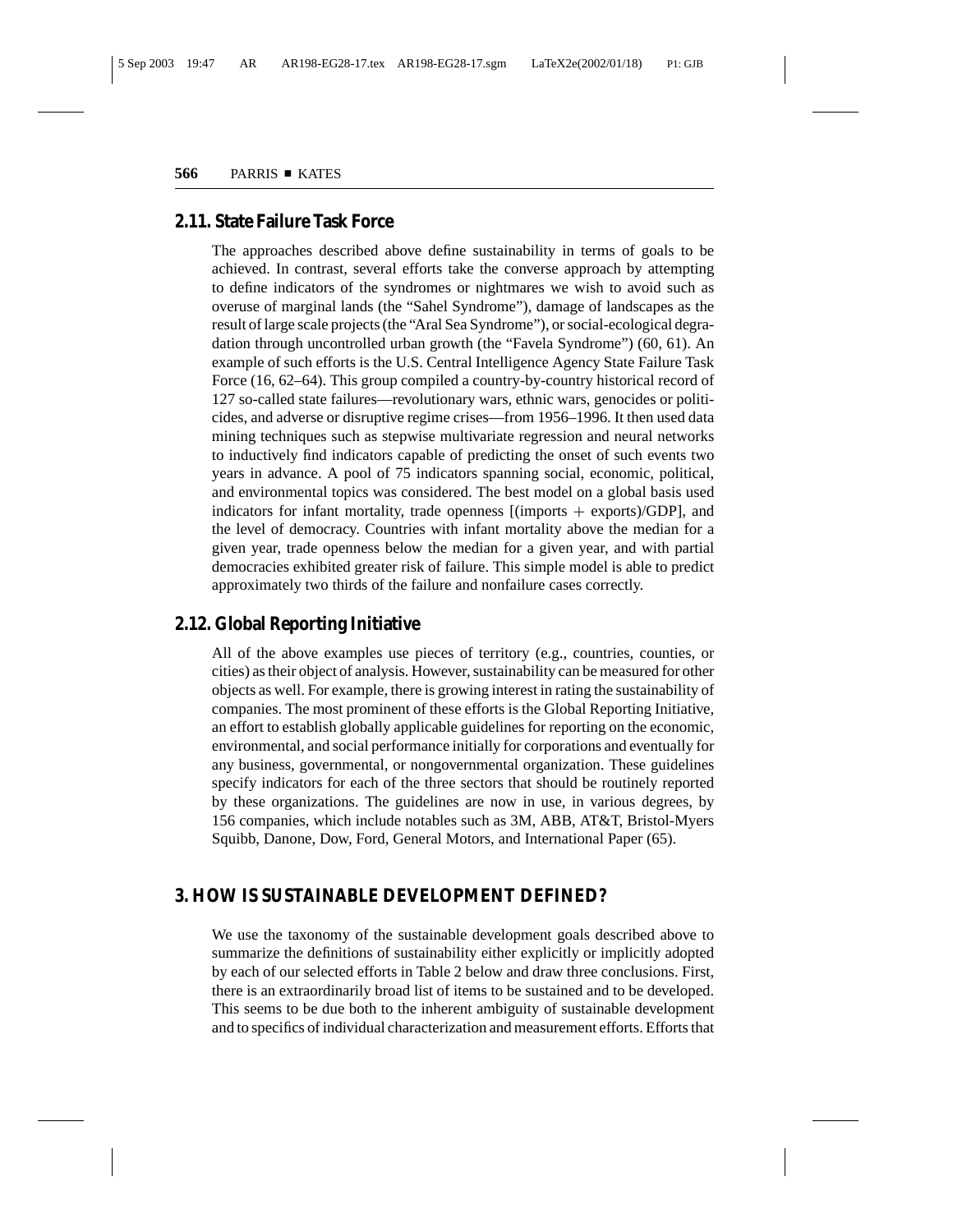| TABLE <sub>2</sub>                       |                                           |                                                                                                                                                                                                                                                                                 | Definitions of sustainable development implicitly or explicitly adopted by selected indicator initiative                                                                                                                                                                                                                                                                                                                                                                                                                                                                                                                             |                                                                                                                                                                                |
|------------------------------------------|-------------------------------------------|---------------------------------------------------------------------------------------------------------------------------------------------------------------------------------------------------------------------------------------------------------------------------------|--------------------------------------------------------------------------------------------------------------------------------------------------------------------------------------------------------------------------------------------------------------------------------------------------------------------------------------------------------------------------------------------------------------------------------------------------------------------------------------------------------------------------------------------------------------------------------------------------------------------------------------|--------------------------------------------------------------------------------------------------------------------------------------------------------------------------------|
| Indicator<br>initiative                  | Implicit or<br>explicit?                  | What is to be sustained?                                                                                                                                                                                                                                                        | What is to be developed?                                                                                                                                                                                                                                                                                                                                                                                                                                                                                                                                                                                                             | For how long?                                                                                                                                                                  |
| CSD                                      | informed by<br>Agenda 21<br>Implicit, but | Climate, clean air, land productivity,<br>ocean productivity, fresh water,<br>biodiversity                                                                                                                                                                                      | Equity, health, education, housing,<br>security, stabilized population                                                                                                                                                                                                                                                                                                                                                                                                                                                                                                                                                               | Sporadic references to 2015                                                                                                                                                    |
| CGSDI                                    | Implicit, but<br>informed by<br>Agenda 21 | Same as above                                                                                                                                                                                                                                                                   | Equity, health, education, housing,<br>security, stabilized population                                                                                                                                                                                                                                                                                                                                                                                                                                                                                                                                                               | Not stated, uses data for 1990<br>and 2000                                                                                                                                     |
| Wellbeing Index                          | Explicit                                  | maintains its diversity and quality-<br>'A condition in which the ecosystem<br>people and the rest of life-and its<br>provide a wide change of choices<br>and opportunities for the future"<br>potential to adapt to change and<br>and thus its capacity to support             | society are able to determine and meet<br>their needs and have a large range of<br>"A condition in which all members of<br>choices to meet their potential"                                                                                                                                                                                                                                                                                                                                                                                                                                                                          | data as of 2001 and includes<br>Not stated, uses most recent<br>change (e.g., inflation and<br>some indicators of recent<br>deforestation)                                     |
| Sustainability<br>Environmental<br>Index | Explicit                                  | maintained at healthy levels, and to the<br>of anthropogenic stress are low enough<br>rather than deteriorating" [and] "levels<br>to engender no demonstrable harm to<br>extent to which levels are improving<br>"Vital environmental systems are<br>its environmental systems" | Cooperation "with other countries to manage<br>To have "in place institutions and underlying<br>environmental impacts on other countries<br>less vulnerable is a sign that a society is<br>networks that foster effective responses<br>common environmental problems" and<br>environmental disturbances; becoming<br>vulnerable (in the way of basic needs<br>social patterns of skills, attitudes, and<br>to levels that cause no serious harm"<br>on a track to greater sustainability"<br>People and social systems are not<br>reduce "negative transboundary<br>such as health and nutrition) to<br>to environmental challenges" | data as of 2002 and includes<br>Not stated, uses most recent<br>change (e.g., deforestation)<br>some indicators of recent<br>or predicted change (e.g.,<br>population in 2025) |

 $(Continued) % \begin{minipage}[b]{0.5\linewidth} \centering \centerline{\includegraphics[width=0.5\linewidth]{images/STM100020.jpg} \centerline{\includegraphics[width=0.5\linewidth]{images/STM100020.jpg} \centerline{\includegraphics[width=0.5\linewidth]{images/STM100020.jpg} \centerline{\includegraphics[width=0.5\linewidth]{images/STM100020.jpg} \centerline{\includegraphics[width=0.5\linewidth]{images/STM100020.jpg} \centerline{\includegraphics[width=0.5\linewidth]{images/STM100020.jpg} \centerline{\includegraphics[width=0.5\linewidth]{images/STM100020.jpg} \centerline{\includegraphics[width$ (*Continued*)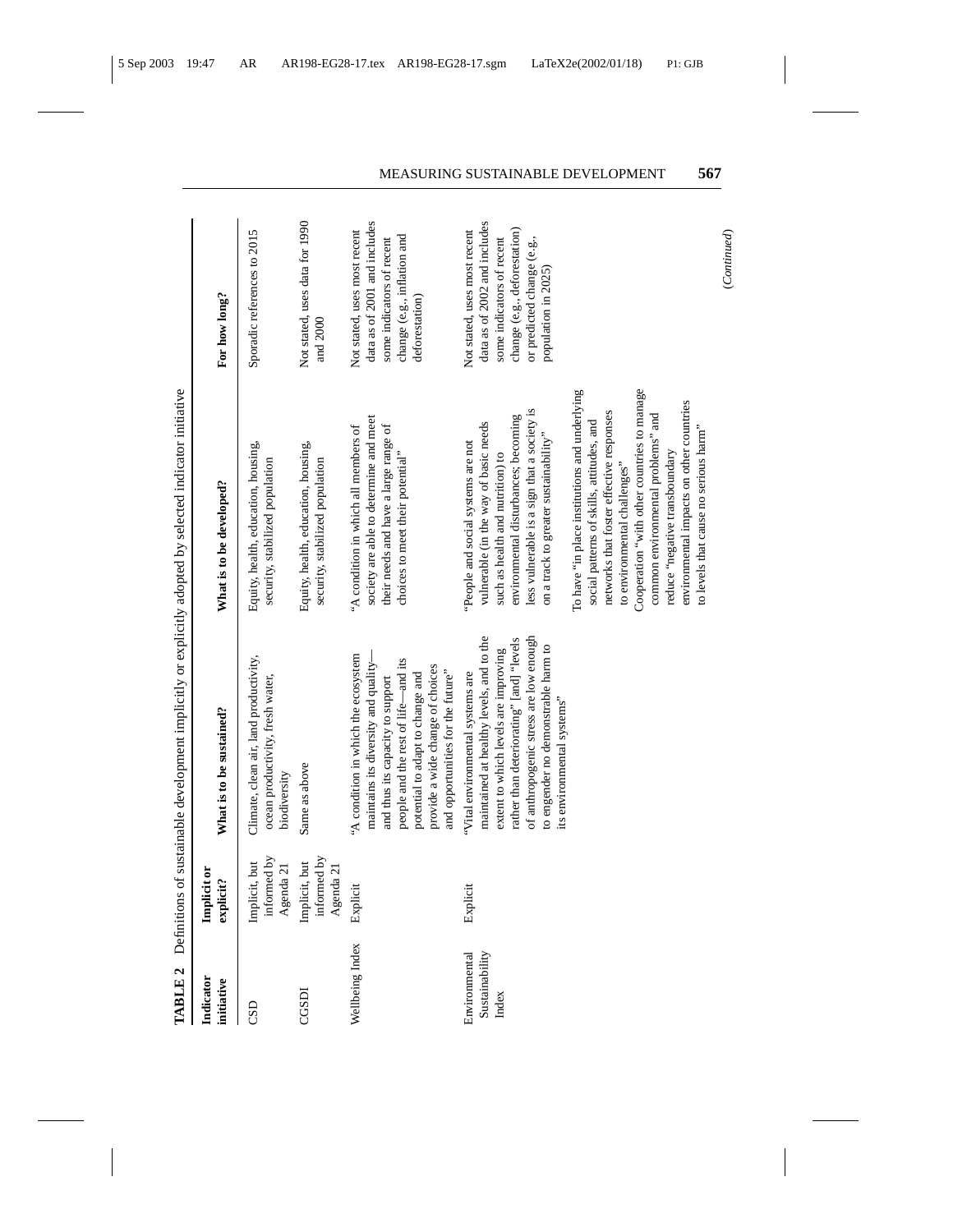| (Continued)<br>TABLE <sub>2</sub>   |                          |                                                                                                                                                                                                                                                                        |                                                                                                                                                      |                                                                                                                            |
|-------------------------------------|--------------------------|------------------------------------------------------------------------------------------------------------------------------------------------------------------------------------------------------------------------------------------------------------------------|------------------------------------------------------------------------------------------------------------------------------------------------------|----------------------------------------------------------------------------------------------------------------------------|
| Indicator<br>initiative             | Implicit or<br>explicit? | What is to be sustained?                                                                                                                                                                                                                                               | What is to be developed?                                                                                                                             | For how long?                                                                                                              |
| Global Scenario<br>Group            | Explicit                 | emissions and maintaining the world's<br>requires stabilizing the climate at safe<br>and water resources, reducing toxic<br>levels, sustaining energy, materials<br>services and beauties of the earth<br>Preserving the essential health,<br>ecosystems and habitats" | The ability to "meet human needs for<br>food, water and health, and provide<br>employment and participation"<br>opportunities for education,         | Through 2050                                                                                                               |
| Ecological Footprint                | Explicit                 | "The area of biologically productive<br>land and water required to produce<br>assimilate the wastes produced by<br>the resources consumed and to<br>humanity"                                                                                                          |                                                                                                                                                      | Not explicitly stated, computed<br>amually from 1961-1999                                                                  |
| Genuine Progress<br>Indicator       | Explicit                 | Clean air, land, and water                                                                                                                                                                                                                                             | Economic performance, families, and<br>security                                                                                                      | Not stated, computed annually<br>from 1950-2000                                                                            |
| U.S. IWGSDI                         | Explicit                 | Environment, natural resources, and<br>ecosystem services                                                                                                                                                                                                              | employment, safety, health, and quality<br>Dignity, peace, equity, economy,<br>of life                                                               | Current and future generations                                                                                             |
| Costa Rica                          | Implicit                 | Ecosystem services, natural sources,<br>and biodiversity                                                                                                                                                                                                               | Economic and social development                                                                                                                      | Not stated, includes some time<br>series dating back to 1950                                                               |
| <b>Boston Indicators</b><br>Project | Implicit                 | water, clean land, valued ecosystems,<br>Open/green space, clean air, clean<br>biodiversity, and aesthetics                                                                                                                                                            | education, housing, health, safety,<br>technology, and transportation<br>Civil society, culture, economy,                                            | (e.g., change in poverty rates)<br>indicators of recent change<br>Not stated, uses most recent<br>data as of 2000 and some |
| State Failure Task Force            | Explicit                 |                                                                                                                                                                                                                                                                        | Intrastate peace/security                                                                                                                            | Two years                                                                                                                  |
| Global Reporting<br>Initiative      | Implicit                 | materials and reduced emissions of<br>environmental contaminants from<br>Reduced consumption of raw<br>production or product use                                                                                                                                       | of workforce, dignity of workforce,<br>health/safety/privacy of customers<br>Profitability, employment, diversity<br>health/safety of workforce, and | Current reporting year                                                                                                     |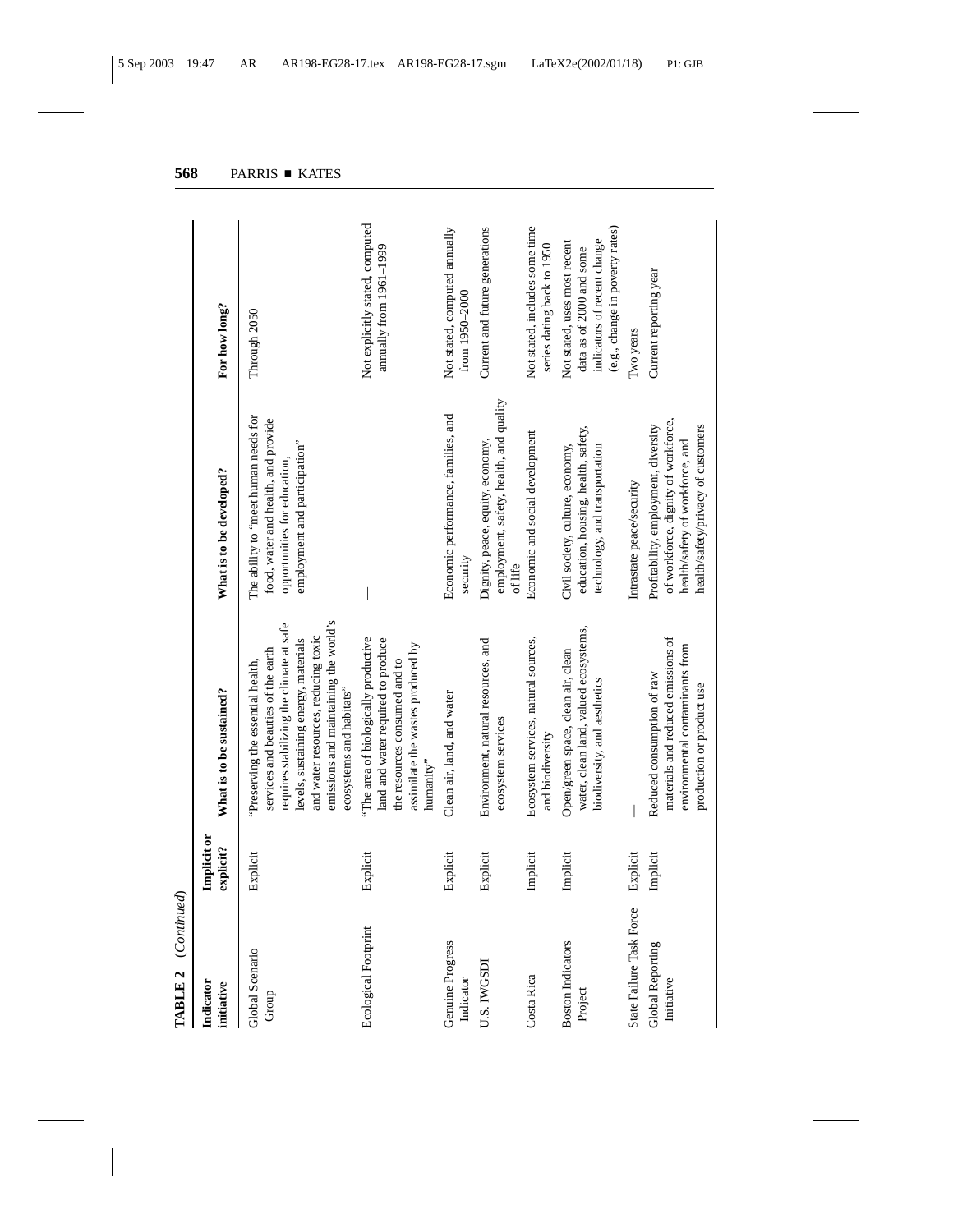are defined by the need to establish a broad consensus among varied stakeholders have more difficulty being explicit about definitions than do the independent efforts. In the case of the CSD, the stakeholders are nations engaged in negotiations about how to compare their relative progress toward sustainable development. In the Boston case, the stakeholders are members of the community with varied opinions about policy and investment priorities for the future. In the case of the Global Reporting Initiative, the stakeholders are corporations, investors, and regulatory agencies that must agree on common principles and practices for evaluating the relative contributions of corporations toward or away from sustainability. In the context of such negotiation, it is not surprising that underlying definitional differences are downplayed in favor of reaching a common set of indicators, and in order to be inclusive, the range of indicators becomes very broad. In contrast, small self-appointed groups that share a common definition of sustainable development control their own efforts and can, therefore, be more explicit about their terms.

Second, few of the efforts are explicit about the time frame of sustainable development. When time frame is addressed at all, there is a clear bias toward the present or the near term. However, there are three exceptions worth noting. The Global Scenario Group attempts to quantify its scenarios through 2050, approximately two generations. The CSD also makes occasional reference to some of the human development targets established via international negotiations such as the World Summit on Social Development. These targets tend to be defined in terms of a single generation (15–25 years). Although the Ecological Footprint does not explicitly establish a time horizon, it does suggest that a global environmental footprint that is larger than the carrying capacity of the Earth cannot be indefinitely sustained. All of the remaining efforts focus on the present and, in some cases, the recent history leading up to the present. None of our examples approach sustainable development in terms of civilizations or millennia, though such sweeping approaches are occasionally found in the literature (66).

Third, the vast majority of the efforts are deductive, or top-down, in nature. They establish definitions of sustainability on the basis of first principles or negotiated consensus and then let these definitions drive their choice of indicators. Of our examples, only the State Failure Task Force uses an inductive, or bottom-up, approach in which significant indicators emerge from the analysis as powerful statistical predictors.

## **4. WHY CHARACTERIZE AND MEASURE SUSTAINABLE DEVELOPMENT?**

Given the definitional ambiguity outlined above, why even bother to characterize and measure sustainable development? There are at least four major purposes: decision making and management, advocacy, participation and consensus building, and research and analysis. Table 3 summarizes the stated objectives of our dozen examples.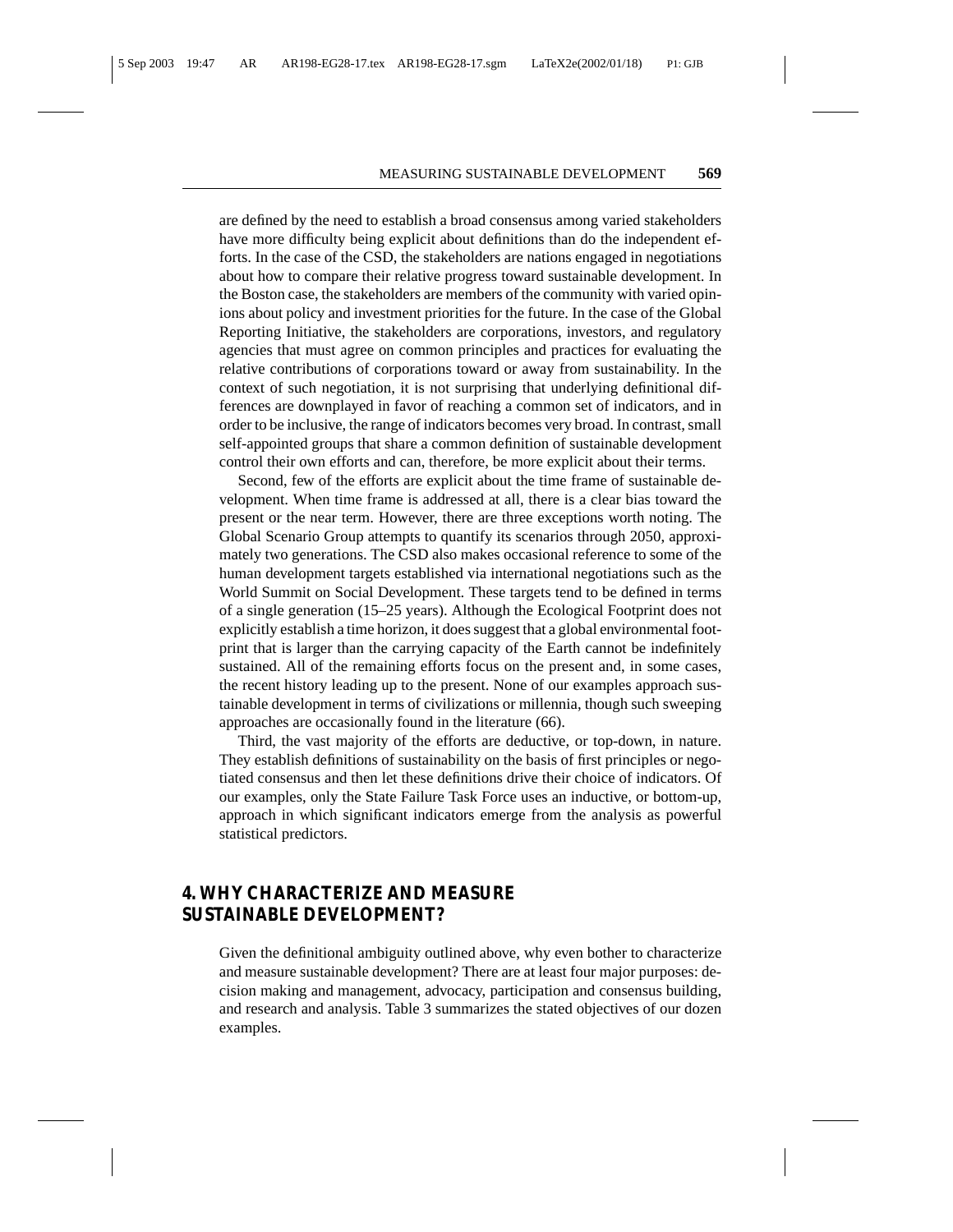| <b>Indicator initiative</b>              | <b>Motivation</b>                                                                                                                                                                                                                                                                                                                                                                                                                                                                                                                                                                                      |
|------------------------------------------|--------------------------------------------------------------------------------------------------------------------------------------------------------------------------------------------------------------------------------------------------------------------------------------------------------------------------------------------------------------------------------------------------------------------------------------------------------------------------------------------------------------------------------------------------------------------------------------------------------|
| CSD                                      | "Indicators can provide crucial guidance for decision-making in a variety of ways"<br>Chapter 40 of Agenda 21 "calls on countries at the national level, as well as<br>international, governmental and non-governmental organizations to develop and<br>identify indicators of sustainable development that can provide a solid basis for<br>decision-making at all levels"<br>"Make indicators of sustainable development accessible to decision-makers at the<br>national level, by defining them, elucidating their methodologies and providing<br>training and other capacity building activities" |
| <b>CGSDI</b>                             | Not stated                                                                                                                                                                                                                                                                                                                                                                                                                                                                                                                                                                                             |
| Wellbeing<br>Index                       | Provide "a clearly stated goal" Provide "a way of measuring progress toward the<br>goal"<br>Provide "an analytical tool for deciding priority actions"<br>Provide "a process to keep the goal constantly in mind and to help people learn how<br>to reach it"                                                                                                                                                                                                                                                                                                                                          |
| Environmental<br>Sustainability<br>Index | "Assist the move toward a more analytically rigorous and data driven approach to<br>environmental decision making"<br>"Identification of issues where national performance is above or below expectations"<br>"Priority-setting among policy areas within countries and regions"<br>"Tracking of environmental trends"<br>"Quantitative assessment of the success of policies and programs"<br>"Investigation into interactions between environmental and economic performance<br>and into the factors that influence environmental sustainability"                                                    |
| Global Scenario<br>Group                 | "Offer guidance on how to act now to direct the flow of events towards desirable<br>futures and away from undesirable ones"<br>"Examine the prospects for world development in the twenty-first century"<br>"Illuminate the vast range of possibilities in a structured way"                                                                                                                                                                                                                                                                                                                           |
| Ecological<br>Footprint                  | "Help inform production choices."<br>"Keep the market [as a whole] on an efficient path over time"<br>Adjust market prices to include the costs borne by third parties<br>"Provide indications of the consequences of the current distribution of resource<br>access within and between generations from which, along with moral criteria, new<br>distributions of rights might be made"                                                                                                                                                                                                               |
| Genuine<br>Progress Indicator            | To replace Gross Domestic Product (GDP) as the primary scorecard of the nation's<br>well-being for the general public, policymakers, and the media                                                                                                                                                                                                                                                                                                                                                                                                                                                     |
| <b>U.S. IWGSDI</b>                       | "Encourage a national dialogue that will ultimately result in a set of national<br>indicators of sustainable development"                                                                                                                                                                                                                                                                                                                                                                                                                                                                              |
| Costa Rica                               | To disseminate information that promotes the analysis of the sustainable development<br>To serve as connection between producers and users of information<br>To advance the development of sustainable development indicators                                                                                                                                                                                                                                                                                                                                                                          |
| <b>Boston</b><br>Indicators<br>Project   | "Provide information to assist with community planning and problem-solving"<br>"Help business, government, community, and civic leaders find effective points of<br>intervention and collaboration"<br>"Build relationships across traditional boundaries: sectors, races, neighborhoods,<br>generations, levels of government, and between Boston and its metropolitan<br>neighbors"                                                                                                                                                                                                                  |

**TABLE 3** Implicit and explicit motivations for characterizing and measuring sustainable development

(*Continued*)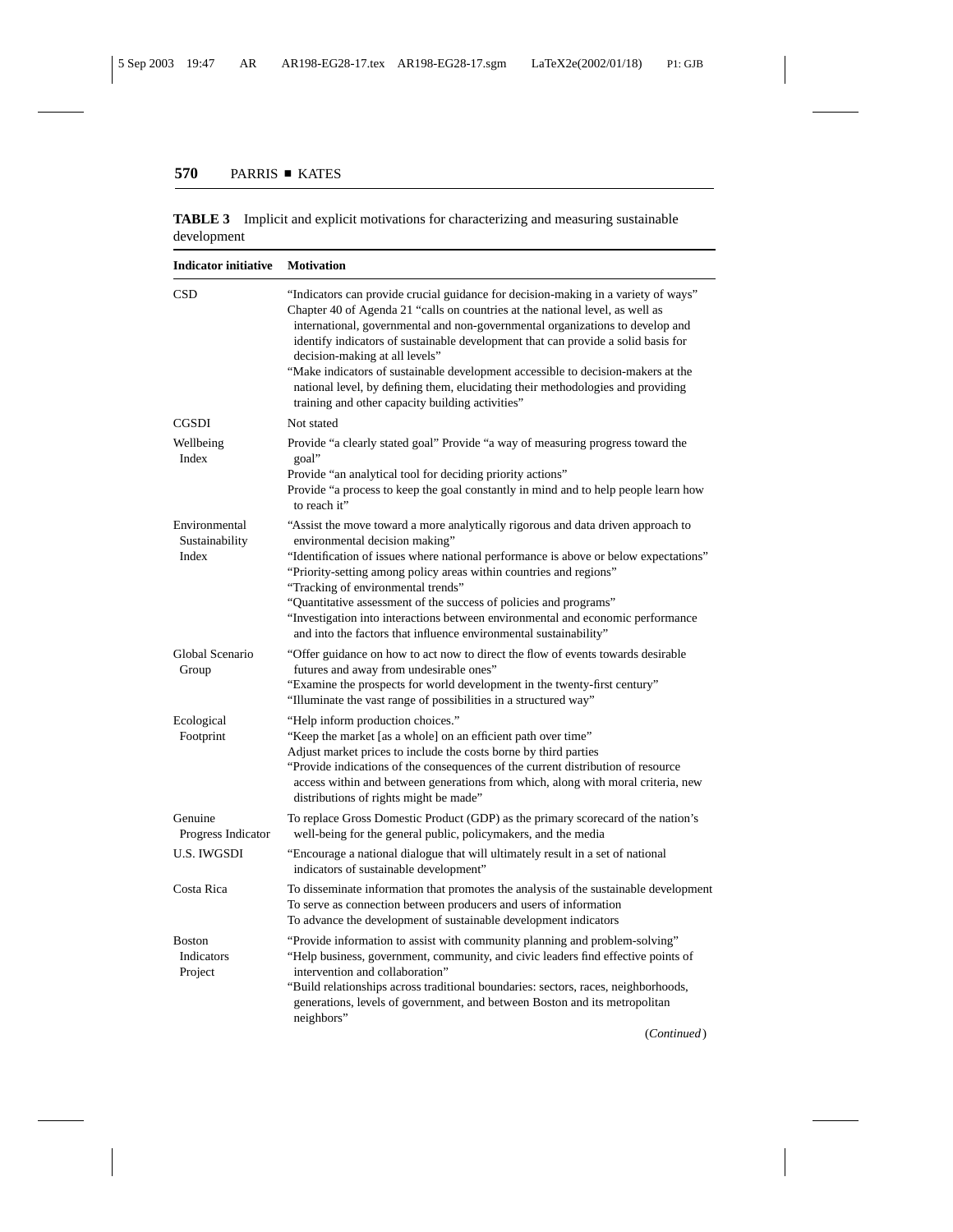| <b>Indicator initiative</b>               | <b>Motivation</b>                                                                                                                                                                                                                                                                                                                                                                                               |
|-------------------------------------------|-----------------------------------------------------------------------------------------------------------------------------------------------------------------------------------------------------------------------------------------------------------------------------------------------------------------------------------------------------------------------------------------------------------------|
|                                           | "Tell the story of Boston's successes and challenges in ways obscured by<br>conventional measures, so that problems can be assessed within the context of<br>our social, economic and environmental assets"<br>"Market Boston not only to new comers but to Bostonians, who, with the help of the<br>media, tend to see our glass as only half full when we compare ourselves with other<br>cities and regions" |
| <b>State Failure</b><br><b>Task Force</b> | "Develop a methodology [to] identify key factors and critical thresholds signaling a<br>high risk of crisis in countries some two years in advance"                                                                                                                                                                                                                                                             |
| Global Reporting<br>Initiative            | To provide communities, investors, governments, and businesses timely, credible,<br>and consistent information on an organization's economic, environmental, and<br>social performance<br>"Elevate sustainability reporting practices worldwide to a level equivalent to financial<br>reporting"                                                                                                                |

#### **TABLE 3** (*Continued*)

Much of the literature in the field adopts the old axiom, "what gets measured, gets managed." For example, the Balaton Group states, "Intuitively we all use indicators to monitor complex systems we care about or need to control" (23). Thus the major role of indicators is to indicate progress toward or away from some common goals of sustainable development in order to advise the public, decision makers, and managers. This management control also implies the use of various policy responses, and indicators are to be used to identify opportunities for such responses, select priority actions, and evaluate their effectiveness. Examples of these motivations include the CSD statement that, "Indicators can provide crucial guidance for decision-making in a variety of ways" (34), the Global Scenario Group's goal of offering "guidance on how to act now to direct the flow of events towards desirable futures and away from undesirable ones" (67), and the Boston Indicators Project goal to "provide information to assist with community planning and problem-solving" (53).

Although it is true that characterization and measurement initiatives are almost always justified in terms of informed decision making, $<sup>1</sup>$  it is important to recog-</sup> nize that there are other stated and unstated motives at work as well. Indeed, any effort to influence decision making involves value choices and hence is a form of advocacy. The fact that the concept of sustainable development has both broad political appeal and little specificity has created an environment that is particularly ripe for advocacy groups to leverage the political appeal by producing indices that define sustainable development in ways that advance their political agendas. This leads to considerable debate between advocacy groups regarding the relative merits of their respective indicator efforts. Indeed, the debate between the Friends of the Earth and the World Economic Forum is a good example of this

<sup>&</sup>lt;sup>1</sup>Of our eleven examples, the only exception is Costa Rica where the stated purposes are presented purely in terms of information exchange and dissemination.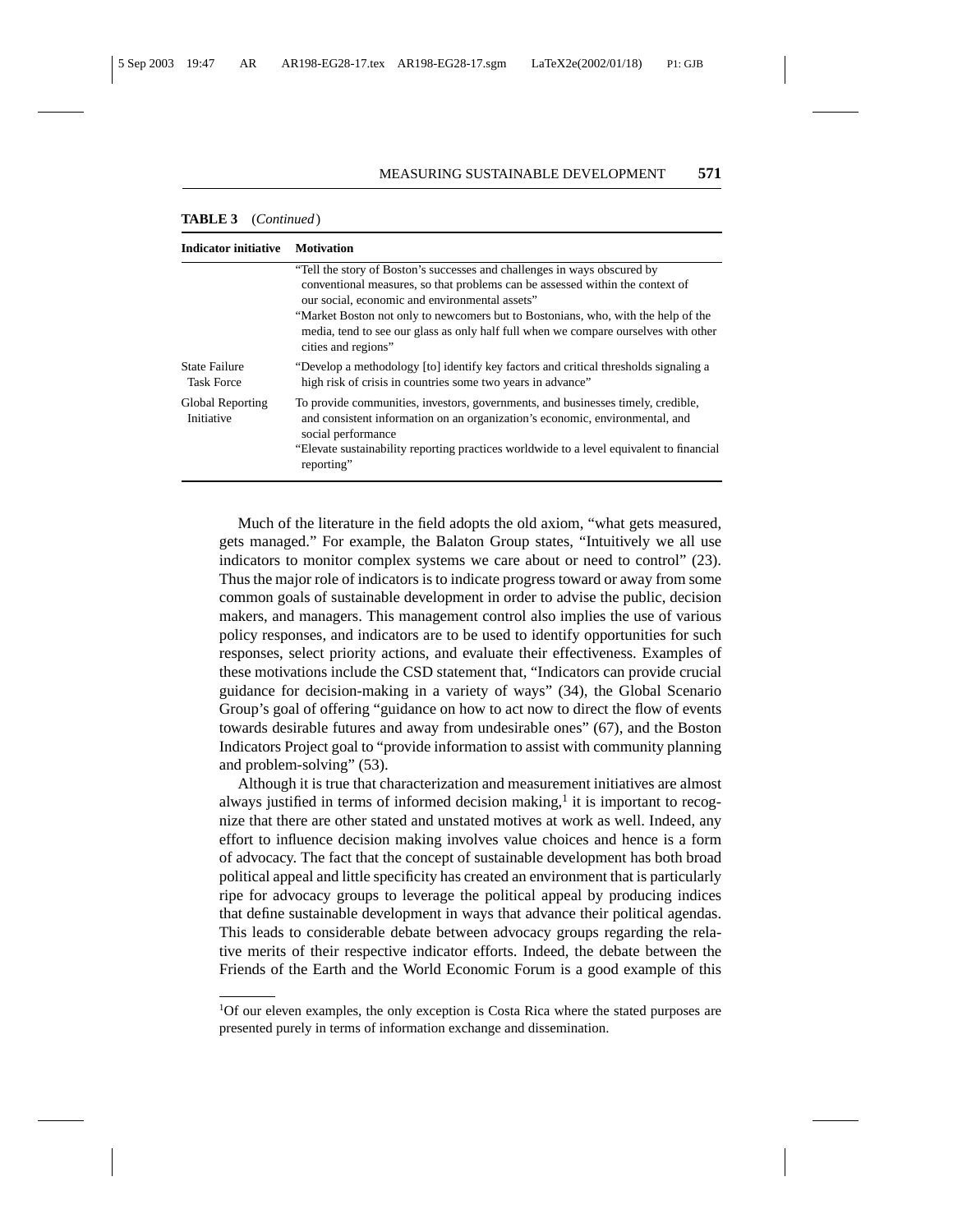phenomenon (68). There is explicit acknowledgment of advocacy as partial motivation in the Wellbeing Index, the Environmental Sustainability Index, the Ecological Footprint, the Genuine Progress Indicator, the Boston Indicators Project, and the Global Reporting Initiative. While not explicitly stated, one can also assume that some degree of advocacy is also present in the motivation of the other efforts as well.

Sustainability indicators are also used as the focusing mechanism for participatory processes designed to broaden consensus on goals and for building working relationships across traditional political and institutional divides. This is most evident in the stated objectives of the IWGSDI and Boston Indicators Project. The IWGSDI is perhaps best understood as a negotiated consensus among the various agencies of the U.S. federal government. Similarly, the Boston Indicators Project can be viewed as a facilitated negotiation between the city government and the many interest groups within the city to build a vision for the future. Although the CSD does not explicitly state that consensus was a goal in and of itself, the extensive consultative processes employed by this effort suggest that this was indeed the case.

Sustainability indicators are also used to characterize the results of scenarios and modeling efforts and for research. The Global Scenario Group is a good example of how indicators are used to characterize scenarios and modeling efforts. Of our examples, only the State Failure Task Force has an explicit research agenda—to understand the correlations between sustainability indicators and a specific set of undesirable outcomes.

# **5. HOW ARE GOALS, INDICATORS, AND TARGETS SELECTED?**

Characterizing and measuring sustainability involves making choices about how to define and quantify what is being developed, what is being sustained, and for how long. The goals, indicators and targets of sustainability that we review here are derivative of these choices. In our taxonomy, *goals* are broad, but specific qualitative statements about objectives chosen from the major categories of what to sustain and what to develop. Thus, a statement such as "we will spare no effort to free our fellow men, women and children from the abject and dehumanizing conditions of extreme poverty" as found in the United Nations Millennium Declaration is a human needs goal (13), and "stabilization of greenhouse gas concentrations in the atmosphere at a level that would prevent dangerous anthropogenic interference with the climate system" as found in the United Nations Framework Convention on Climate Change is a life support system goal (69). *Indicators* are quantitative measures selected to assess progress toward or away from a stated goal. For example, the Millennium Declaration uses the proportion of the world's people whose income is less than one dollar a day as basic indicator of extreme poverty (13). Similarly, indicators of greenhouse gas concentrations include measures of carbon dioxide and global warming potential in the atmosphere (70). *Targets* use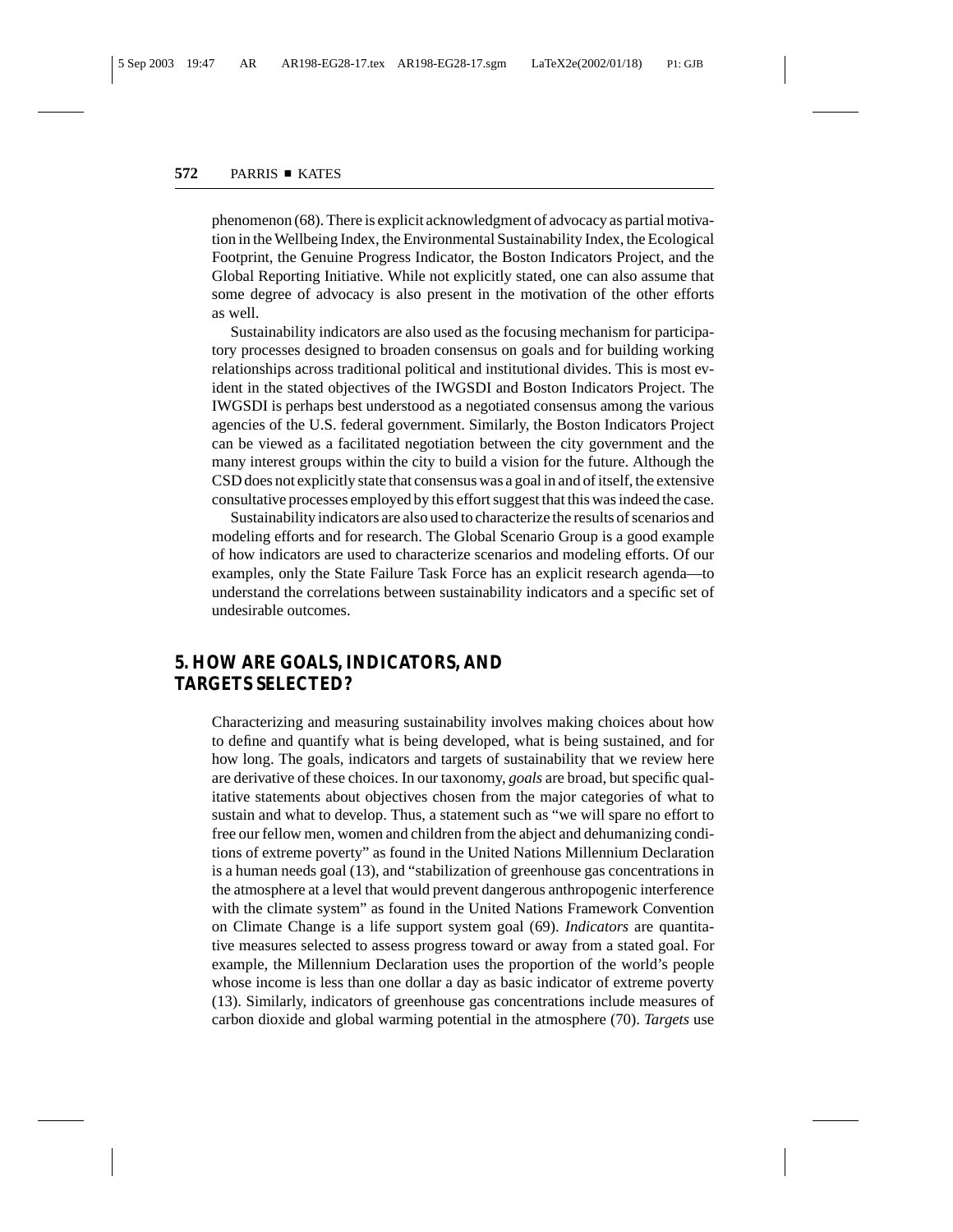indicators to make goals specific with endpoints and timetables, such as cutting the proportion of people living on less than one dollar a day in 2000 in half by 2015 (13) or reducing overall emissions of greenhouse gases by at least 5% below 1990 levels by 2008–2012 (70). Finally, *trends* are changes in the values of indicators over time, and *driving forces* and *policy responses* are processes that influence trends and our ability to meet agreed upon targets.

Many targets arise from consensus processes of selection and negotiation (71), but targets can also be chosen based on scientific theory and research. Thus the Global Scenario Group sought to establish targets based on consensus processes for social goals, such as reducing hunger, unsafe water, and illiteracy, by half in each generation until 2050. But in the absence of such consensus for many of the environmental goals, they selected targets based on existing scientific analysis of both what seems to be needed and what seems to be possible to do by 2050 (40, 41).

The distinction between indicators, driving forces, and policy responses is important. As defined above, indicators are limited to quantitative measures of progress toward or away from a stated goal. This definition of indicators explicitly excludes factors that influence progress and instead labels such factors as driving forces or policy responses. It also excludes measures of good intent, such as the existence of a national sustainability plan or membership in international organizations. We make these separations explicit because the widespread adoption of the "pressure-state-response" (72) and derivative frameworks (73) has resulted in a number of measurement efforts that lump indicators of desired outcomes with a smorgasbord of indicators of contestable cause and effect relationships (33). Thus, inputs in the form of driving forces, or more often as policy responses, substitute for the measurement of actual outcomes in achieving a goal. For example, the CSD includes an indicator for the presence of a national sustainable development strategy (34), the Wellbeing Index includes a measure for the number of Internet users per 10,000 population (37), and the Environmental Sustainability Index includes an indicator for the number of IUCN member organizations per million population (38).

As with any assessment effort, the process and methods with which various measurement efforts make choices about goals, indicators, and targets are closely related to their effectiveness in accomplishing their primary objectives (decision making and management, advocacy, participation and consensus building, and analysis and research). These processes and methods can be characterized by three attributes—salience, credibility, and legitimacy. *Salience* refers to relevance of the measurement system to decision makers, *credibility* refers to the scientific and technical adequacy of the measurement system, and *legitimacy* refers to the perception that the production of the measurement system is respectful of stakeholders' divergent values and beliefs, unbiased, and fair in its treatment of opposing views and interests (74–76). Table 4 briefly describes each of our examples using these three characteristics. Efforts to ensure any one of these attributes often result in the diminution of another. For example, the perceived lack of legitimacy and fears of policy misuse led the CSD to sharply curtail the scope of its work plan on sustainability indicators. It is also possible, however, that attempts to increase one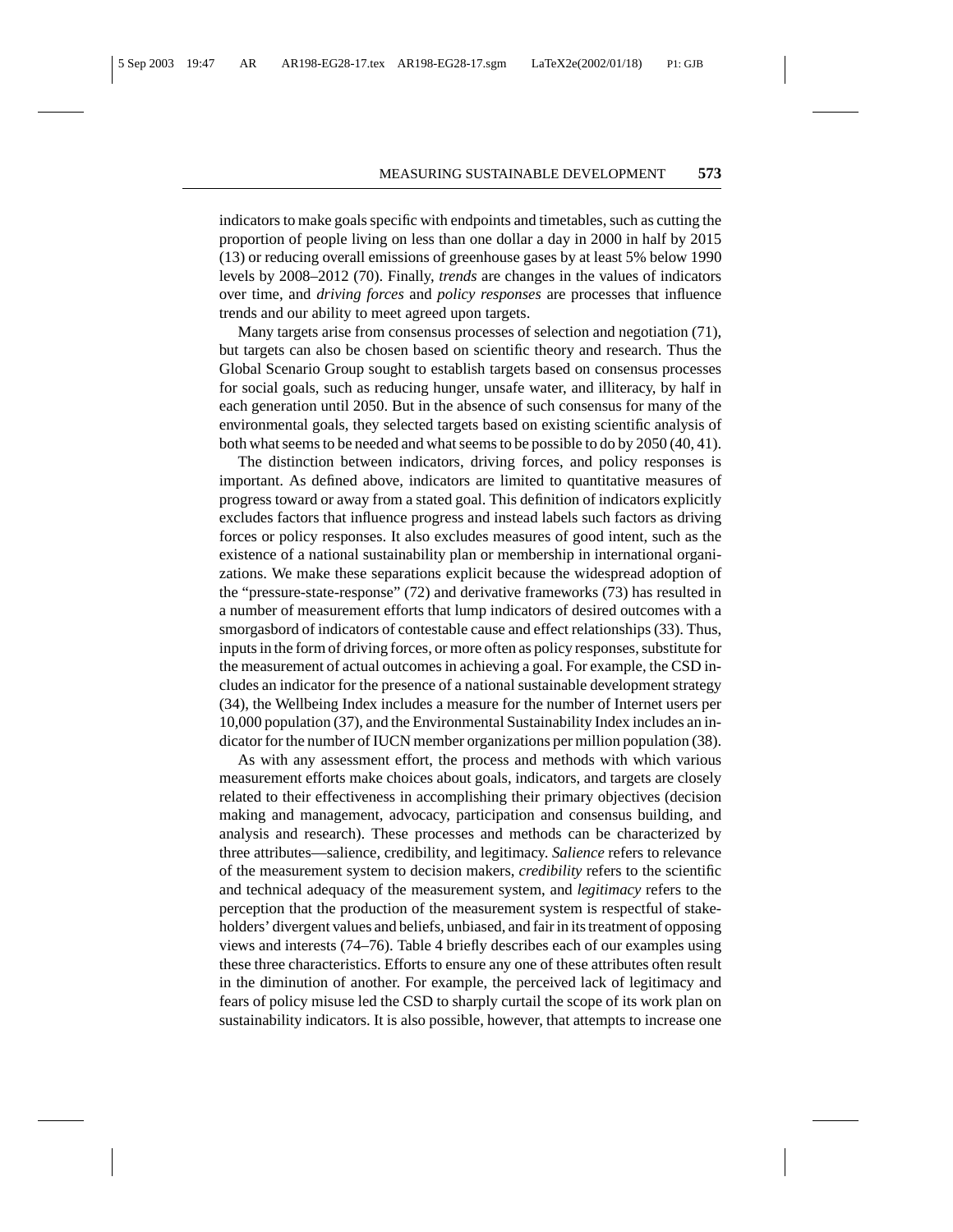| Indicator<br>initiative                  | <b>Salience</b>                                                                                                                                                                                                                                                                                                                        | Credibility                                                                                                                                                       | Legitimacy                                                                                                                                                  |
|------------------------------------------|----------------------------------------------------------------------------------------------------------------------------------------------------------------------------------------------------------------------------------------------------------------------------------------------------------------------------------------|-------------------------------------------------------------------------------------------------------------------------------------------------------------------|-------------------------------------------------------------------------------------------------------------------------------------------------------------|
| CSD                                      | Mandate from Agenda 21 and Review<br>at Rio+5 and World Summit on<br>Sustainable Development                                                                                                                                                                                                                                           | technocrats and in-depth consultations with<br>Effort primarily staffed by United Nations<br>selected countries via pilot process                                 | consultations with selected countries<br>Decision making by consensus of<br>national delegates and in-depth<br>via pilot process                            |
| CGSDI                                    | Science-policy dialogue                                                                                                                                                                                                                                                                                                                | Selective participation of experts on<br>indicators                                                                                                               | and informal consultations with<br>Self-appointed group of experts<br>others through workshops and<br>meetings                                              |
| Wellbeing Index                          | Author/publisher assessment and<br>marketing by publisher                                                                                                                                                                                                                                                                              | form by respected publisher in field with<br>Credentials of author, publication in book<br>backing by IUCN, and independent peer<br>review conducted by publisher | Self-appointed expert                                                                                                                                       |
| Sustainability<br>Environmental<br>Index | Association with World Economic<br>Forum led to heightened press<br>coverage                                                                                                                                                                                                                                                           | process, publication by respected publisher<br>in field, and independent review conducted<br>Credentials of lead authors, internal review<br>by publisher         | Self-appointed group of experts                                                                                                                             |
| Global Scenario<br>Group                 | the United Nations Environment Programme,<br>the U.S. National Academy of Sciences, the<br>Commission on Sustainable Development,<br>Organization for Economic Co-operation<br>and Development, the Intergovernmental<br>Producer/client relationships with the<br>Millennium Ecosystem Assessment<br>Panel on Climate Change, and the | Credentials of group members and authors<br>and internal review process                                                                                           | represent multiple disciplines and<br>both developed and developing<br>Self-appointed group of experts<br>with membership chosen to<br>country perspectives |

TABLE 4 Salience, credibility, and legitimacy in efforts to characterize and measure sustainable development **TABLE 4** Salience, credibility, and legitimacy in efforts to characterize and measure sustainable development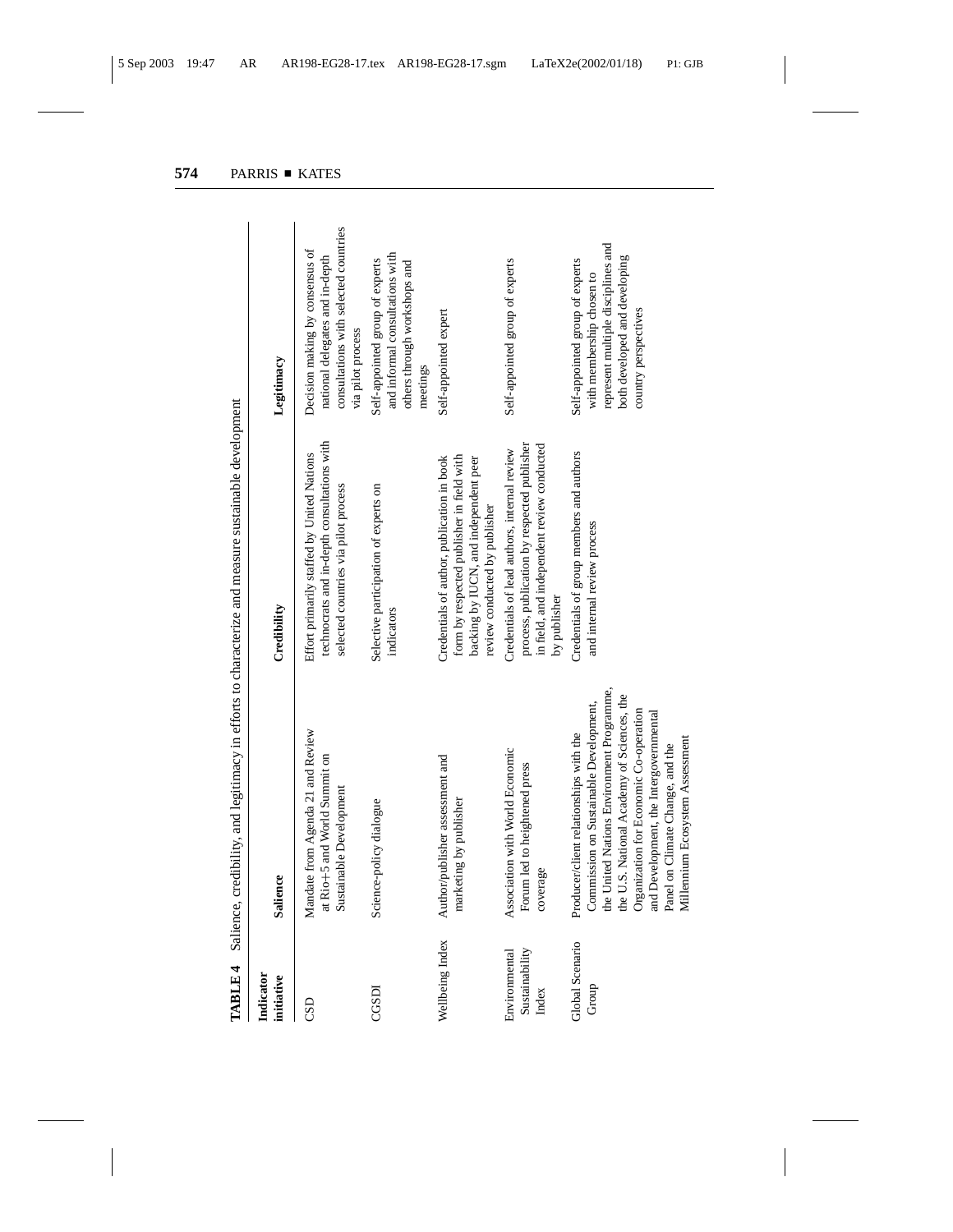| Ecological<br>Footprint               | Author assessment                                                                                                     | Credentials of authors and publication of<br>methods in Proceedings of the National<br>Academy of Sciences                                            | Self-appointed group of experts/<br>advocates                                                                                       |
|---------------------------------------|-----------------------------------------------------------------------------------------------------------------------|-------------------------------------------------------------------------------------------------------------------------------------------------------|-------------------------------------------------------------------------------------------------------------------------------------|
| <b>Genuine Progress</b><br>Indicator  | Author assessment                                                                                                     | Credentials of lead authors                                                                                                                           | Self-appointed group of experts/<br>advocates                                                                                       |
| J.S. IWGSDI                           | Mandate from President's Commission on<br>Sustainable Development                                                     | Credentials of working group members                                                                                                                  | representation from many U.S.<br>Chartered working group with<br>federal agencies                                                   |
| Costa Rica                            | commitment) and backing by minister of<br>national planning and political economy<br>Mandate from Agenda 21 (national | Credentials of production team                                                                                                                        | Core publication of government<br>statistical agency                                                                                |
| <b>Boston Indicators</b><br>Project   | Foundation provided leverage for press<br>Backing by the mayor and the Boston<br>exposure                             | and extensive review and comment process<br>Credentials of lead authors and researchers<br>with participation by academic and<br>practitioner experts | and extensive consultation and<br>Blessing from popular mayor,<br>review by stakeholders                                            |
| State Failure Task<br>Force           | Series of analysis mandates from<br>high-ranking policy makers                                                        | and limited publication of results, methods,<br>Credentials/expertise of task force members<br>and data                                               | Group of experts appointed by<br>U.S. federal government                                                                            |
| <b>Global Reporting</b><br>Initiative | Growing list of major companies that<br>publish reports that conform to the<br>guidelines                             | Credentials of working group members                                                                                                                  | Steering committee representative<br>of stakeholders and open process<br>with multiple opportunities for<br>stakeholder involvement |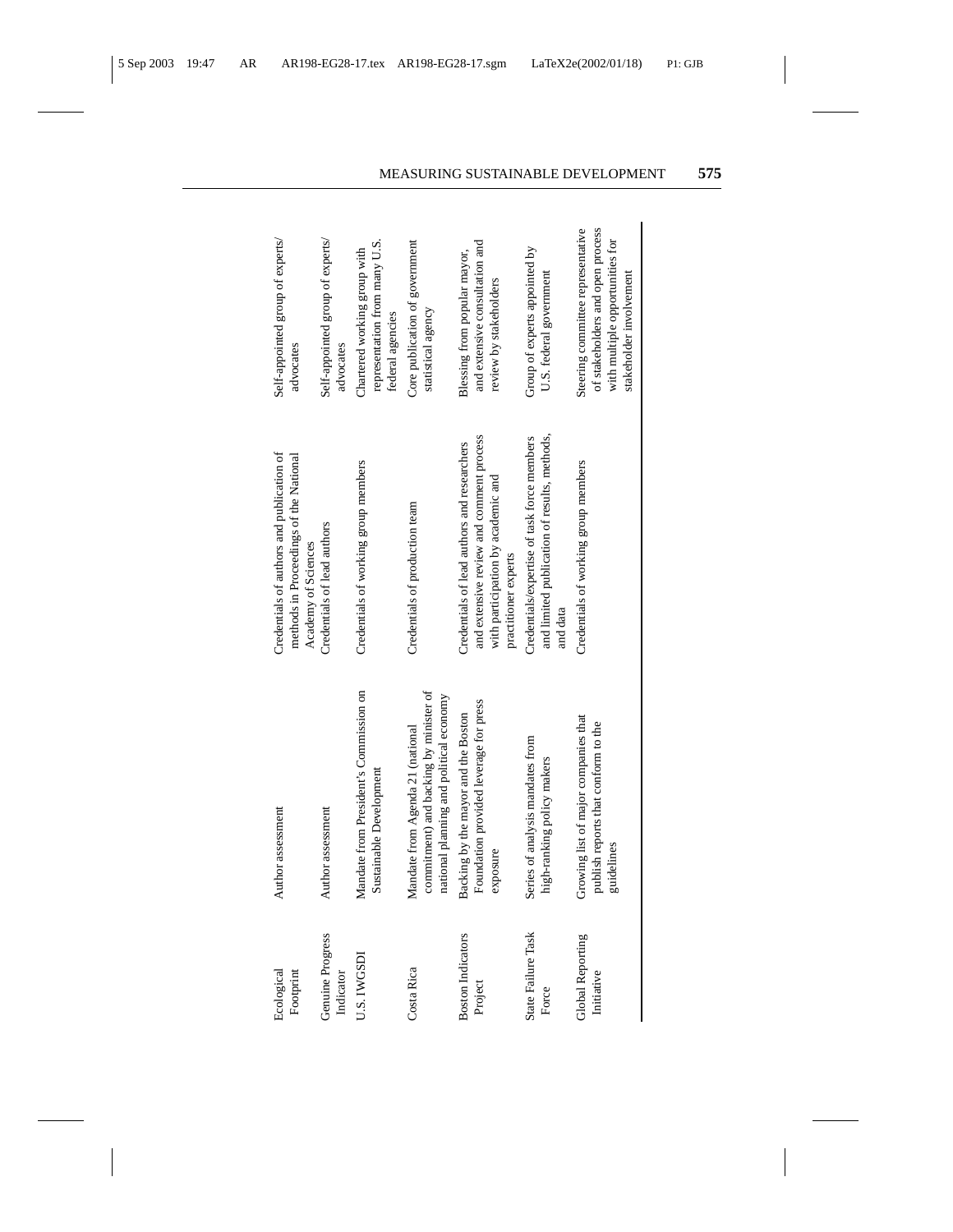attribute can act in a complementary fashion. For example, the outreach efforts by the Boston Indicators Project incorporated a formal review process that also improved the technical credibility of the effort.

On the whole, efforts to ensure salience are rather weak. With the notable exceptions of the State Failure Task Force and the Global Reporting Initiative, none of our select efforts is closely linked to specific decision makers and decisions. In the case of the State Failure Task Force, the mechanism to ensure salience was a series of direct requests from high-ranking officials. In the case of the Global Reporting Initiative, salience is ensured by the economic clout of a diverse community of socially responsible investors that manages over \$2 trillion (77). Although it is true that Boston and Costa Rican cases have general statements of support from key decision makers, they are not crafted in a manner that would directly influence any specific decisions. In cases such as the Wellbeing Index, Environmental Sustainability Index, and Ecological Footprint, salience relies upon the ability of their respective authors to assess the policy market for their publication and then use media exposure as their primary means to influence decision making. This observation is consistent with Mitra, who writes, "urban sustainability indicator programs are neither tied to, nor recognized by, local planning and government processes. As a volunteer effort operated parallel to city programs and not incorporated either as a process or used as a source of information, [these efforts] remain at the sidelines of the public policy debate. This often leads to a growing disinterest in continuing regular indicator analyses and updates" (78).

As with salience, many indicator efforts do little to ensure credibility. On the whole, there appears to be a belief that by drawing upon data from reliable sources with their own independent reservoirs of credibility, the effort as a whole will itself become technically credible. However, this does not lend credibility to the selection of indicators, any subsequent computations, or assessments of whether the condition is getting better or worse. Of our dozen efforts, only the Wellbeing Index, the Environmental Sustainability Index, the Ecological Footprint, and the Boston Indicators Project were subjected to formal independent reviews. Most of the efforts rely upon the credentials and expertise of selected participants to establish credibility. In some cases credibility has been enhanced by third-party publication. For example, the work of the Global Scenario Group was extensively used by the United Nations Environment Programme in its third Global Environment Outlook (32), the Wellbeing Index was published by Island Press, the Environmental Sustainability Index was published by Oxford University Press, and an article describing the methods of the Ecological Footprint was published in the *Proceedings of the National Academy of Sciences*.

As noted above, efforts that have primarily sought to establish a broader consensus placed greatest emphasis on mechanisms for establishing legitimacy. These mechanisms range from open and transparent processes with multiple opportunities for stakeholder involvement, as found in the Boston Indicators Project and Global Reporting Initiative, to formal systems of representation and decision making as found in the CSD. In contrast, efforts focused primarily on advocacy, such as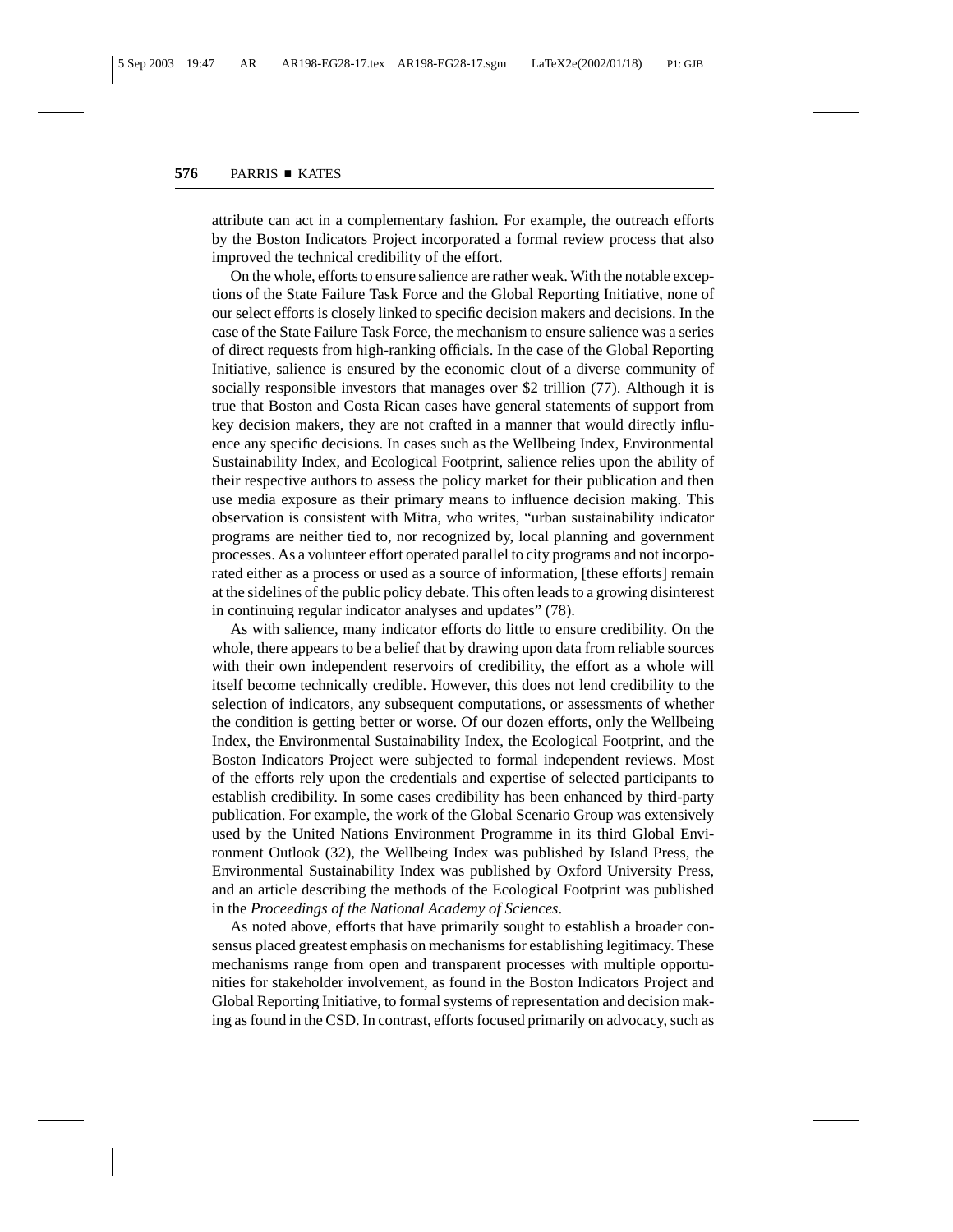the Ecological Footprint and the GPI, place less emphasis on ensuring legitimacy and rely on their own opinions to resolve any conflict. The middle ground is occupied by groups of experts, generally chosen to ensure either implicit or explicit representational goals. For example, the U.S. IWGSDI representation was chosen to establish a consensus among federal agencies; the Global Scenario Group representation was chosen to ensure a mix of disciplinary expertise and developed and developing country perspectives; and the State Failure Task Force was chosen to ensure a mix of disciplinary and theoretical approaches to the problem of violent intranational political conflict.

The contrast between the dominant stated goal, to inform decision making, and the relatively weak efforts to ensure salience, credibility, and legitimacy is striking and indicates a surprising degree of political naïveté among the sustainable development indicators community. Future work on indicators of sustainable development clearly needs to emphasize these concepts throughout the design and production of indicator systems. The approaches employed by the recently published *State of the Nation's Ecosystems* report may serve as an appropriate point of departure from past practice (33, 79).

#### **6. HOW ARE INDICATORS CONSTRUCTED?**

Numerous technical approaches have been employed in the development of characterizations and measurement systems for sustainability. Although most efforts are explicit about their own methods, the terminology is often inconsistent, and there is little discussion of the relative merits and drawbacks of alternate methods. The key methodological choices involve issues of data availability and use, spatial and temporal scale, selection of indicators, and the aggregation of indicators. We briefly summarize the methods employed by each of our examples in Table 5.

Almost all of the indicators used are derived from existing data sources. The nature of the data sets differs widely. They include indicators that have been routinely measured, reported, and assessed on a global basis sufficient to establish a long-term trend, indicators that are currently being measured and are likely to be so in the future, indicators that are not directly measured but only estimated through extensive modeling and extrapolation, and indicators that are not directly measured but are given rough contemporary estimates using proxies as available. Within each category, the quality also differs widely by virtue of what is being measured, where it is done, and the effort expended.

A second methodological choice of any measurement system involves issues of spatial and temporal scale. The first choice is the overall scope of the measurement system. All of our example efforts define scope in terms of contiguous geography (e.g., global, national, and metropolitan region). However, alternate scopes, such as land used for irrigated agriculture, are possible and may be more appropriate for certain types of analysis. Scale also has a temporal component that defines the period over which indicators will be reported. The Ecological Footprint, the Genuine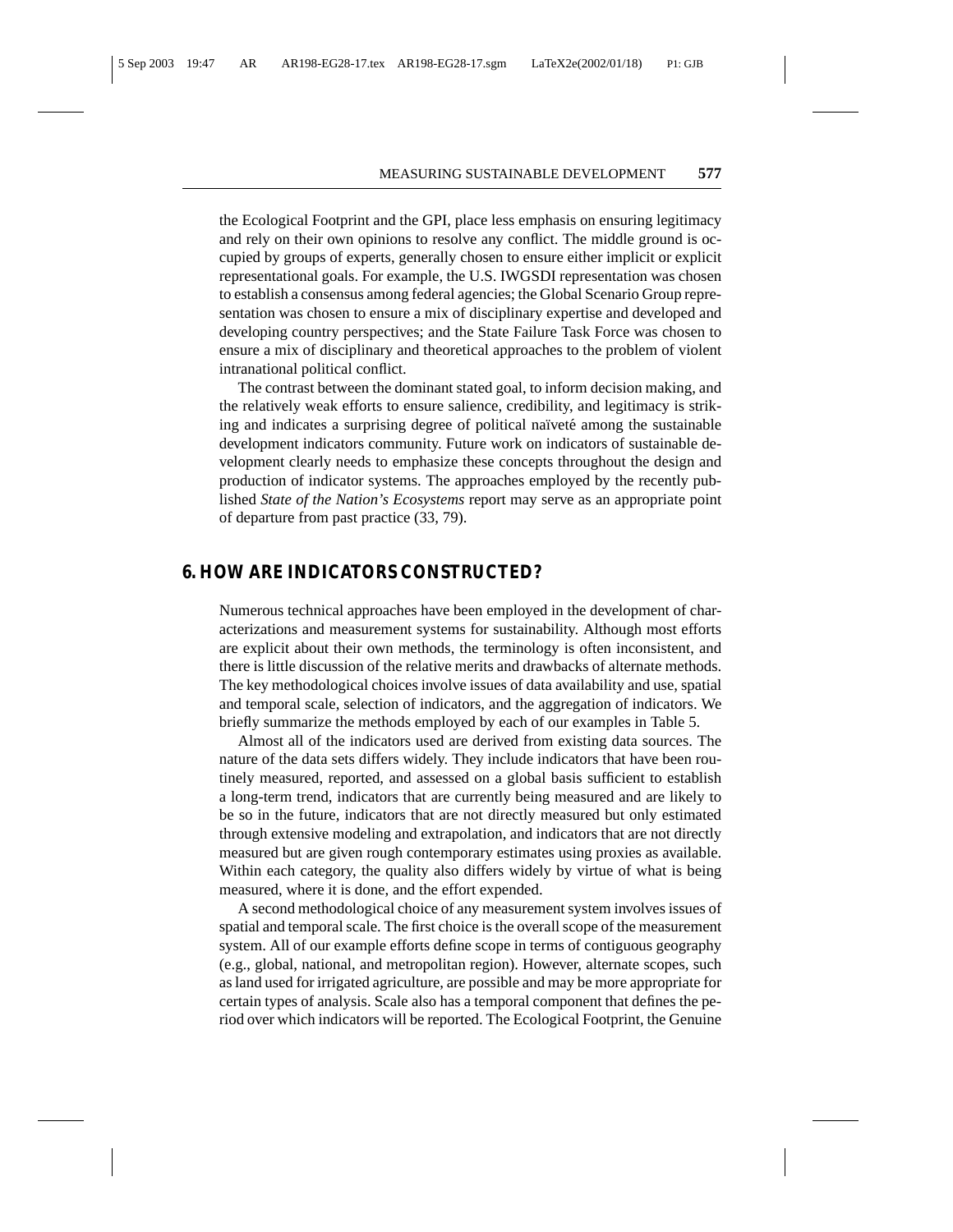| Indicator initiative                  | Scale                                         | Units of analysis                       | Selection criteria                                                                                                             | Aggregation method |
|---------------------------------------|-----------------------------------------------|-----------------------------------------|--------------------------------------------------------------------------------------------------------------------------------|--------------------|
| CSD                                   | Global, present year                          | Country and year                        | Data availability and must<br>meet specified scope and<br>units of analysis                                                    | None               |
| CGSDI                                 | Global, present year                          | Country (most recent<br>year available) | Data availability and must<br>meet specified scope and<br>units of analysis                                                    | Weighted index     |
| Wellbeing Index                       | Global, present year                          | Country (most recent<br>year available) | Data availability and must<br>meet specified scope<br>and units of analysis                                                    | Weighted index     |
| Environmental Sustainability<br>Index | Global, present year                          | Country (most recent<br>year available) | Data availability and must<br>meet specified scope and<br>units of analysis                                                    | Weighted index     |
| Global Scenario Group                 | Global, 1995 to 2050                          | Region and year                         | specified scope and units<br>Data availability/model<br>output and must meet<br>of analysis                                    | None               |
| Ecological footprint                  | recent year available<br>Global, 1961 to most | Country and year                        | meet specified scope and<br>common scale, and must<br>support aggregation to a<br>Data availability, must<br>units of analysis | Common scale       |

**TABLE 5** Technical characteristics of indicators **TABLE 5** Technical characteristics of indicators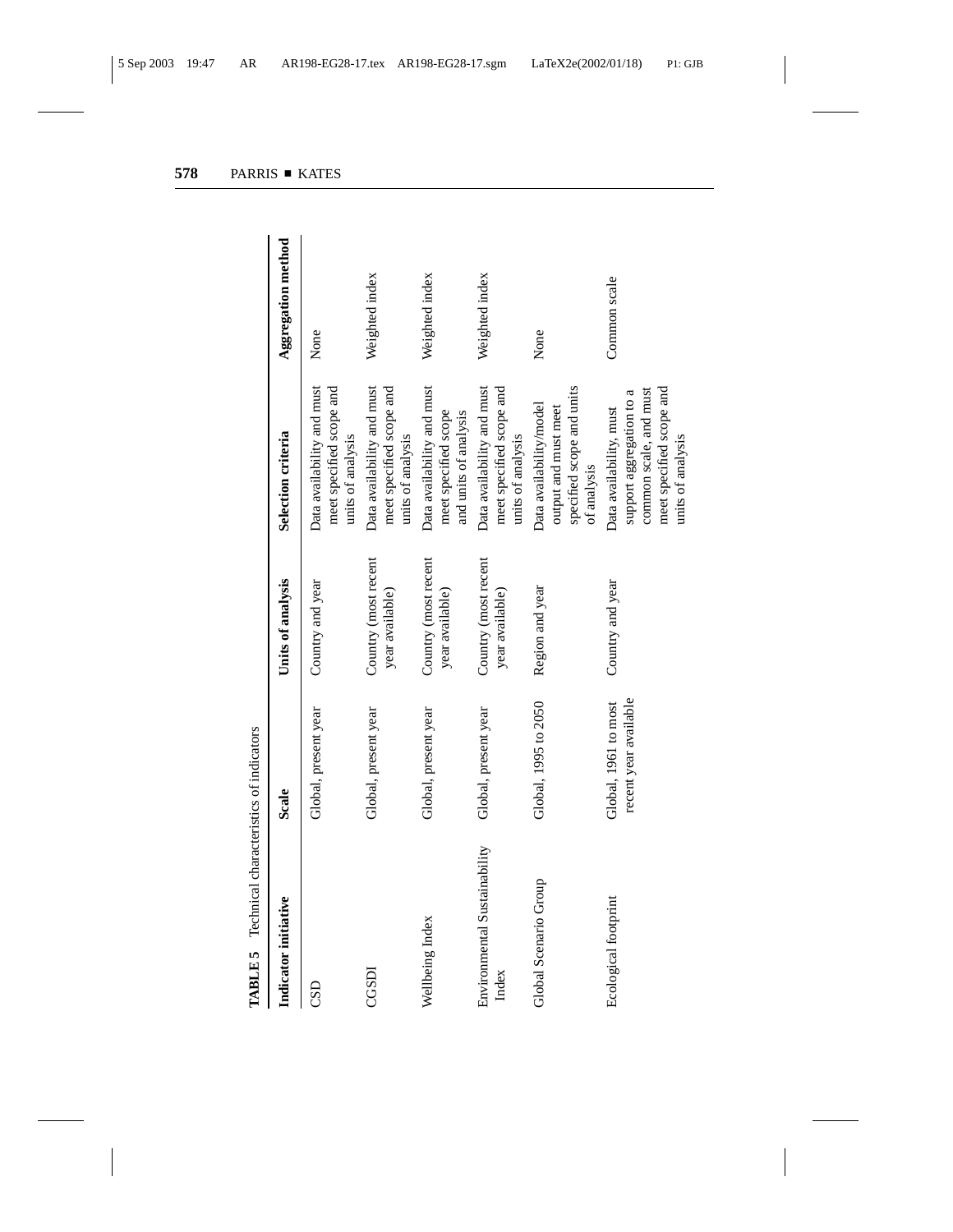| Genuine Progress<br>Indicator    | to most recent year<br>United States, 1950                                              | Sectors                                                | meet specified scope and<br>common scale, and must<br>support aggregation to a<br>Data availability, must<br>units of analysis | Common scale      |
|----------------------------------|-----------------------------------------------------------------------------------------|--------------------------------------------------------|--------------------------------------------------------------------------------------------------------------------------------|-------------------|
| U.S. IWGSDI                      | United States, 1790 to<br>present (though most<br>is focused on more<br>recent periods) | Multiple                                               | Data availability                                                                                                              | None              |
| Costa Rica                       | present (though most<br>is focused on more<br>Costa Rica, 1950 to<br>recent periods)    | Multiple                                               | Data availability                                                                                                              | None              |
| <b>Boston Indicators Project</b> | Boston, 1980 to present<br>focused on more<br>(though most is<br>recent periods)        | Boston, neighborhoods<br>Metropolitan region,          | Data availability                                                                                                              | None              |
| State Failure Task Force         | Global, 1955-present                                                                    | Country and year                                       | must meet specified<br>Data availability and<br>scope and units of<br>analysis                                                 | Statistical model |
| Global Reporting Initiative      | Global, current year                                                                    | organization entities<br>nongovernmental<br>Corporate/ | Theoretical                                                                                                                    | None              |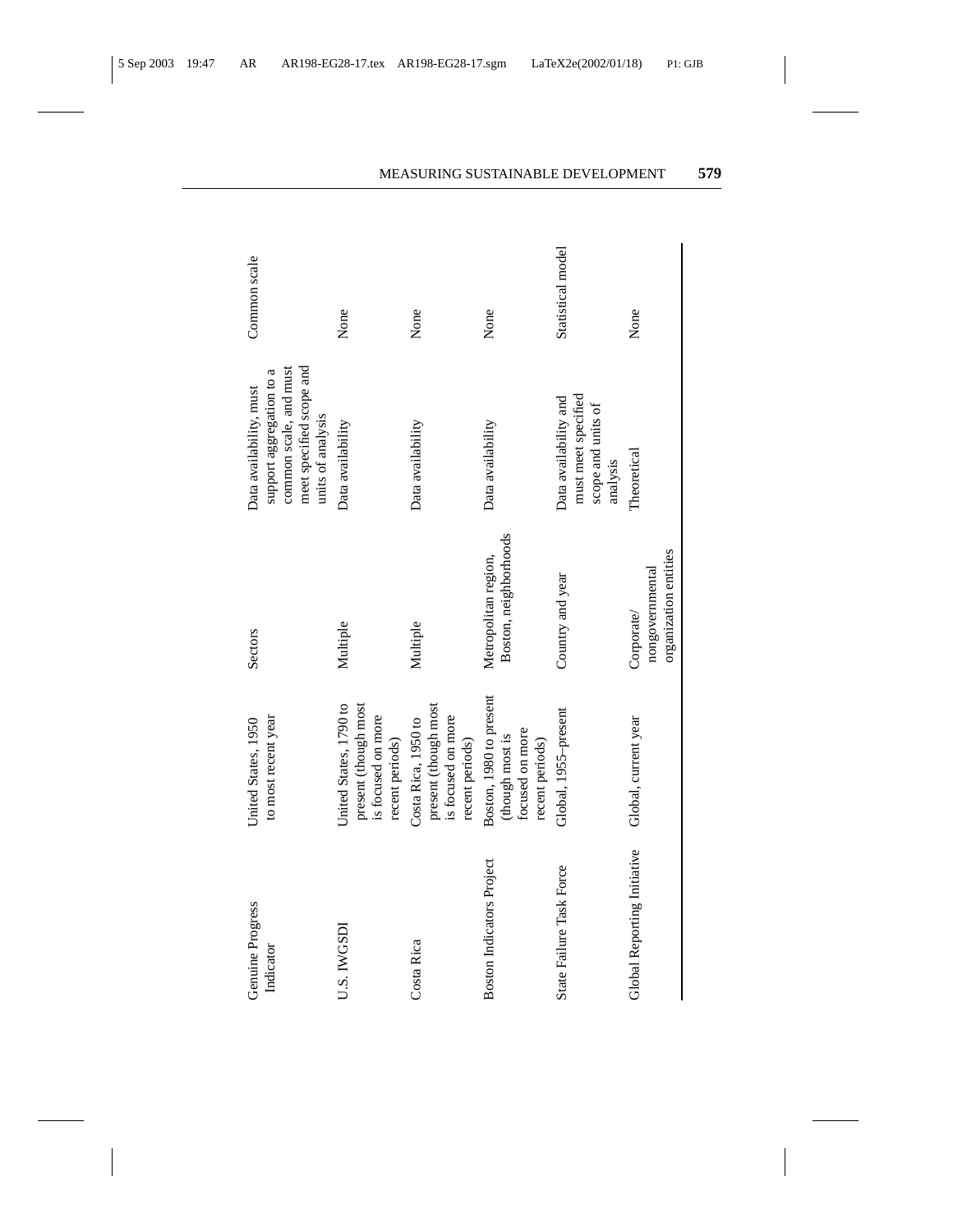Progress Indicator, the Global Scenario Group, and the State Failure Task Force explicitly define their temporal scope. Others, such as the CSD, CGSDI, Wellbeing Index, and Environmental Sustainability Index, are focused on producing values that reflect current conditions, but they do not describe trends over a period of time. The Boston, Costa Rica, and U.S. IWGSDI efforts let the availability of data define temporal scale. This latter approach results in scales that vary widely from indicator to indicator.

Scale also refers to the way in which the measurement system breaks down the overall scope of the effort into comparable units of analysis. Most of our selected efforts define these units geographically and nest the units within the larger scale of analysis. Thus, most of the global efforts use countries for their units of analysis. The one exception being the Global Scenario Group that uses 10 regions, each consisting of multiple countries, for its units of analysis. Of these global efforts, those that explicitly deal with time report trends for each country or region by year. However, the Global Scenario Group does not report its trends annually, rather it reports them for just 1995, 2025, and 2050. The Boston Indicators Project is unique in its explicit effort to report indicators for three distinct units of analysis the greater metropolitan region, the city as a whole, and for each neighborhood within the city. It is important to note that units of analysis do not necessarily need to be defined in geographic terms. For example, the unit of analysis for the Global Reporting Initiative is the firm. Similarly, indicator efforts could be constructed in which the units of analysis are individuals (80), family units, political parties, climatic region, land cover type, or ecosystem type.

The selection of scale and comparative units of analysis are important for two reasons. The first relates to the intended audience of the effort. If the units of analysis do not correspond to the way in which the audience can effect change, there is little likelihood that the effort will have much salience. For example, if the intended audience is a national legislature, then an appropriate scope would be national with units of analysis that correspond to the constituencies of individual legislators. Alternatively, if the audience consists of park managers, then the scope would be the park as a whole, and an appropriate unit of analysis might be ecosystem type. The second reason is that alternate units of analysis result in different types of aggregation anomalies. This is best understood using the example electoral districting. Even though the voting age population in a given state has the same set of characteristics, the way in which the electoral districts are drawn within the state strongly influences the party, racial, and ethnic structure of the state legislature. It is striking that not one of our examples performs any kind of sensitivity analysis to see if their conclusions would be substantially different if they had used an alternate unit of analysis.

Once questions of scale are addressed, a next major technical distinction among measurement systems is the method by which indicators are selected and aggregated. Although all of the efforts are guided by some implicit or explicit definition of sustainable development, some are much more beholden to the ready availability of supporting data than others. Of our examples, the Boston, Costa Rica,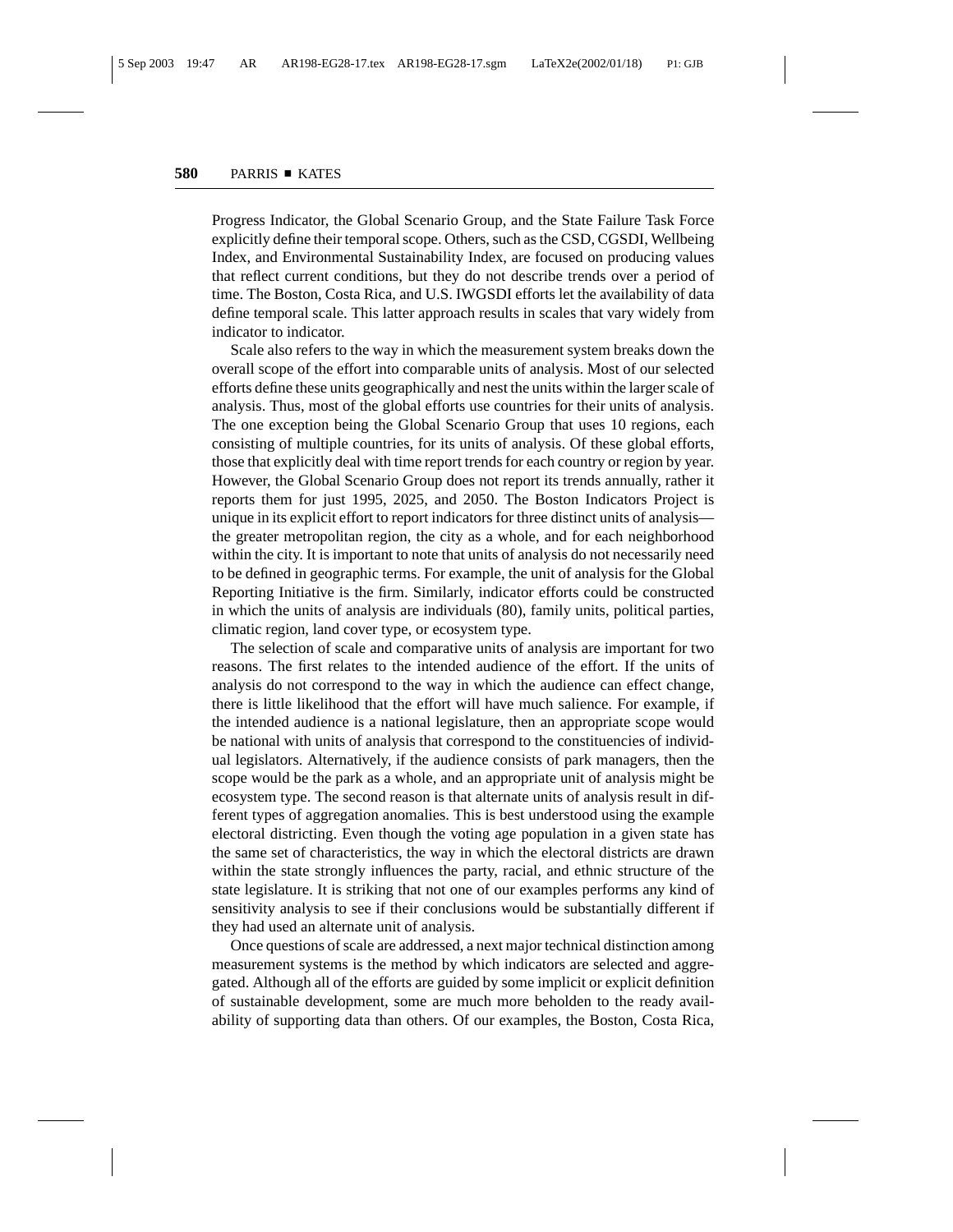and U.S. IWGSDI efforts are at the furthest end of this extreme because they report any data they could acquire that fit their broad definitions of sustainable development. The CGSDI, Wellbeing Index, Environmental Sustainability Index, Global Scenario Group, and State Failure Task Force are also largely driven by data availability, but they are more strongly focused in their search by guiding principals of sustainable development and the need to use indicators that conform to explicit definitions of scope and units of analysis. However, these efforts retain a significant amount of flexibility about indicators because they use subjective methods to compute an overall grade with no associated units. In contrast, efforts such as the Ecological Footprint and the GPI attempt to compute aggregate indices using scientific methods to establish equivalencies to a common unit of measure. These efforts are still limited by data availability, but their searches are more directly constrained by the underlying theoretical construct required to produce common scale indices. Other than bemoaning data gaps, none of our selected efforts makes explicit recommendations about additional data that should be acquired in the future to paint a more complete picture of sustainable development. This is in sharp contrast to a recent study of ecosystem health in the United States that specifically identified indicators that were needed but not currently available (33, 80).

#### **7. CONCLUSION**

In an emergent sustainability science, much work has been done on indicators of sustainable development. Perhaps more work has been done on this topic than on any of the other core questions of sustainability science (81). Yet to date, there are no indicator sets that are universally accepted, backed by compelling theory, rigorous data collection and analysis, and influential in policy (4). Why is this so? We offer three major reasons:

- 1. the ambiguity of sustainable development;
- 2. the plurality of purpose in characterizing and measuring sustainable development; and,
- 3. the confusion of terminology, data, and methods of measurement.

Although the definitional ambiguity of sustainable development persists, it is gradually being resolved. Increasingly, goals and targets for sustainable development are being adopted by global and local consensus. Thus, it is not semantic or philosophical clarification that is better at defining sustainable development, but normative judgments as to goals and targets reified in formal agreements, treaties, and declarations. These consensus goals and targets are converging on a minimal definition of sustainable development that includes meeting human needs, which reduces hunger and poverty, while preserving the life support systems of the planet (4, 72). However, these normative judgments are only a beginning. Additional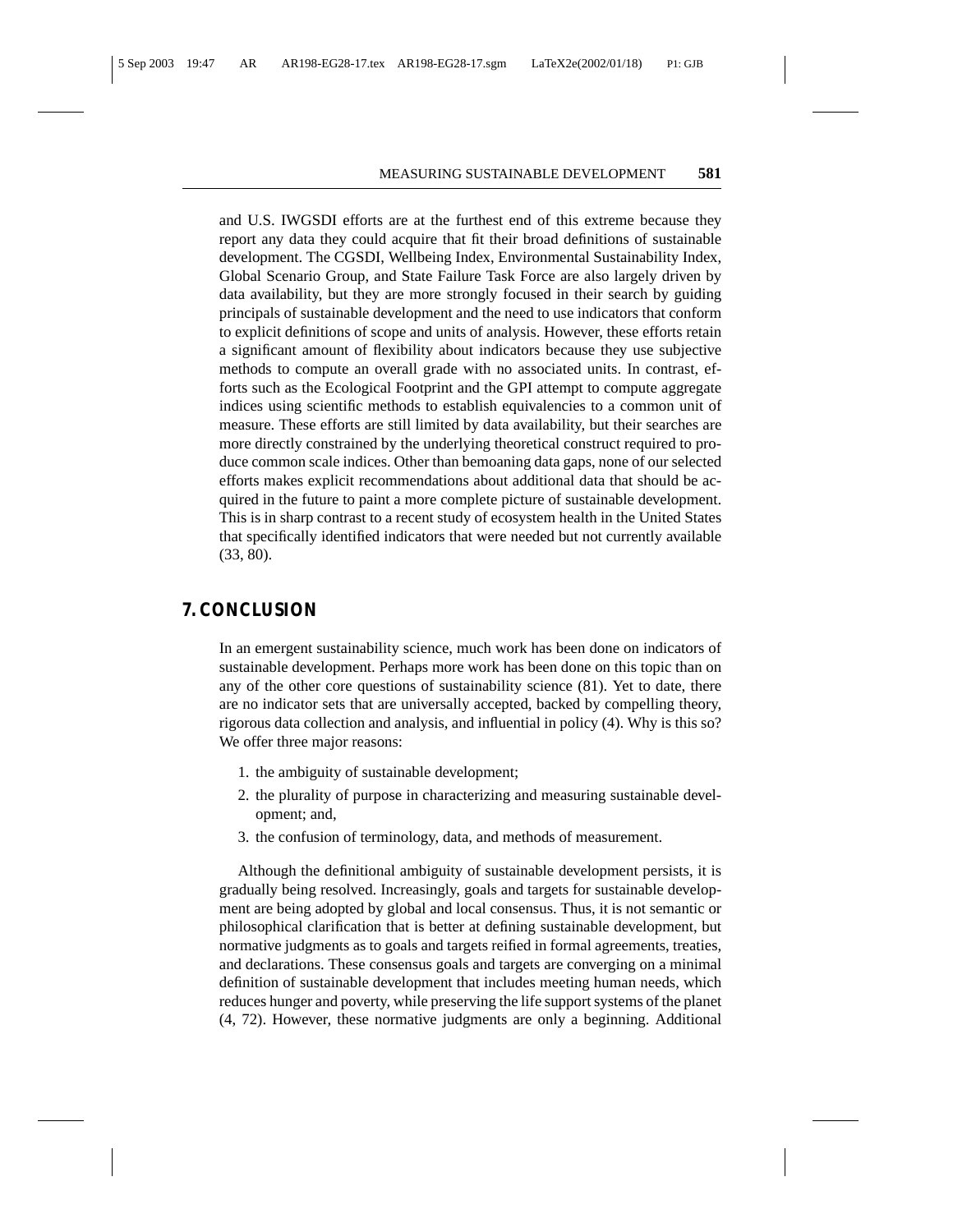research is required to scientifically identify needed goals and targets by identifying essential limits, boundaries, and thresholds in meeting human needs and preserving life support systems (82).

There is also a growing recognition that the plurality of purpose in characterizing and measuring sustainable development—decision making and management, advocacy, participation and consensus building, and research and analysis—each has its uses and serves different communities. However, these motives need to be clearly identified and stated. This would enable strategic design of procedural and technical methods in ways that would make explicit and optimize the trade-offs between salience, credibility, and legitimacy.

A major step in reducing the confusion of terminology would be the acceptance of the suggested distinctions between goals, indicators, targets, trends, driving forces, and policy responses. There is also a need to conduct research to evaluate the sensitivity of indicator systems to choices in scale, develop and refine methods for aggregating multiple indicators to a common scale, and identify critical limits and thresholds. In our judgment, a most pressing immediate need is for regular measurement of reporting of indicators that track progress toward or away from the growing sets of commonly accepted goals and targets. Elsewhere, we have attempted to design such a set using 14 such goals and targets of development and environment. We were generally successful in identifying a key single indicator for each goal by eliminating much of the repetitive use of similar indicators simply because data are available. However, several key indicators such as ocean biological community condition and land use/cover change are not available and require both further scientific work on creating common scale composite measures and then actually measuring them (72).

Much of the work on measuring sustainable development is driven by a desire to find a new universal indicator of progress akin to GDP or the Human Development Index. Indeed, many of the efforts include explicit references to the inadequacy of GDP as a measure of progress. In our opinion, it is unlikely that the community will soon be able to offer up an alternative to GDP that is as universally accepted, backed by compelling theory, rigorous data collection and analysis, and influential in policy. It must first resolve the persistent definitional ambiguity associated with the notion of sustainable development, the plurality of purpose in measurement, and the confusion of terminology, data, and methods. However, given the progress to date, it is clear that global and local measurement systems can and should serve as navigational aids for a sustainability transition. As we move forward, we must improve the integration of sustainable development theory with the practice of characterization and measurement and recognize that the process is as important as product. It is the process that establishes salience, credibility, and legitimacy and will ultimately lead us toward widespread consensus regarding measurable definitions of sustainable development. At the same time, pluralism is an important element of this process because it allows us to compare and contrast a plethora of approaches and then select the best attributes of each to pursue the next generation of research and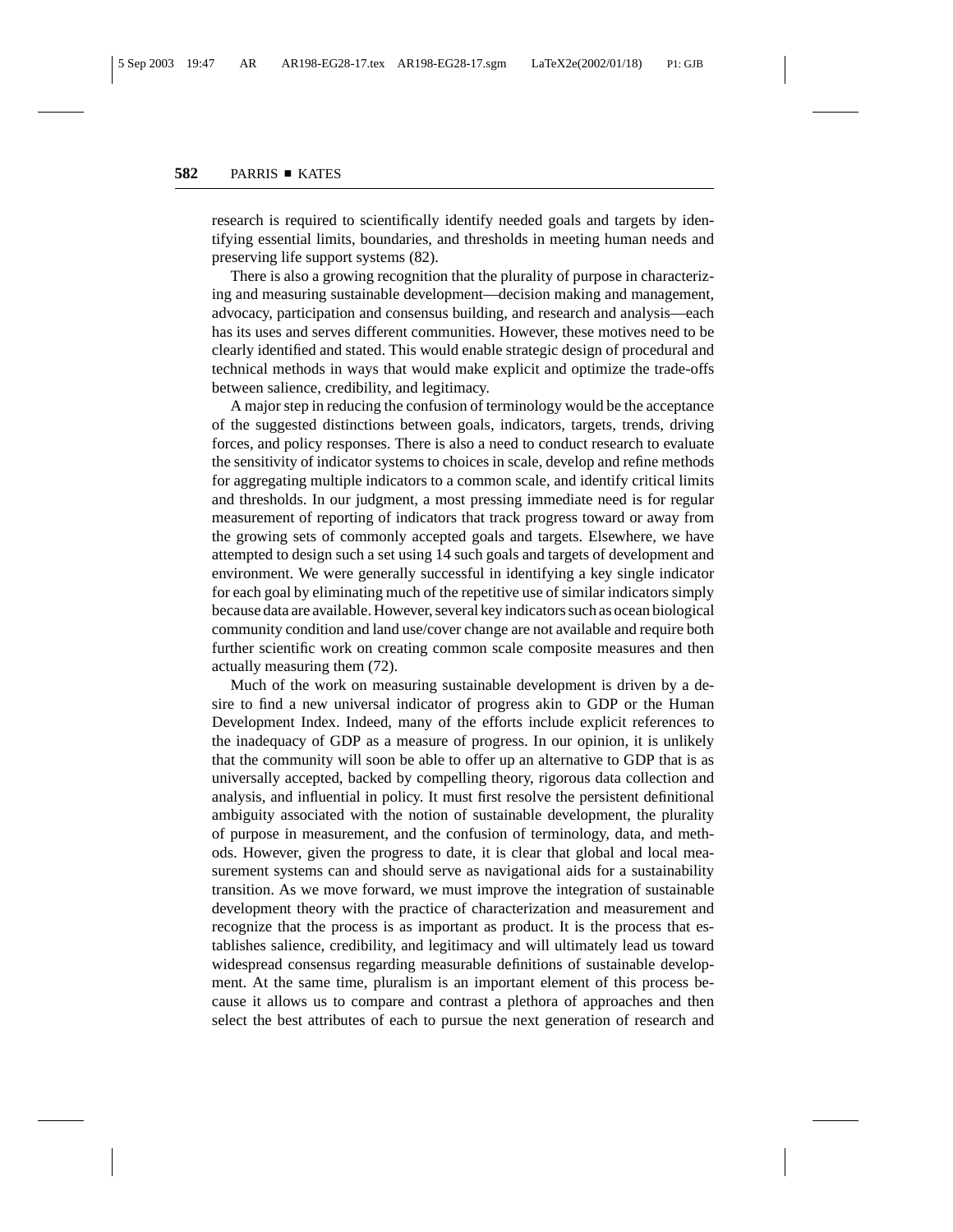application. This article provides a framework for making such comparisons and selections.

#### **ACKNOWLEDGMENTS**

The authors thank our colleagues in the Research and Assessment Systems for Sustainability Project (http://sust.harvard.edu/) for their encouragement and constructive criticism of earlier drafts of related papers. This paper is based on research supported (in part) by a grant from the National Science Foundation (award BCS-0004236) with contributions from the National Oceanic and Atmospheric Administration's Office of Global Programs for the Research and Assessment Systems for Sustainability Program and ISciences, L.L.C.

#### **The** *Annual Review of Environment and Resources* **is online at http://environ.annualreviews.org**

#### **LITERATURE CITED**

- 1. Speth JG. 2003. Perspectives on the Johannesburg summit. *Environment* 45(1):24–  $29$
- 2. Gutman P. 2003. What did WSSD accomplish? An NGO perspective. *Environment* 45(2):20–28
- 3. Schnoor J. 2003. Examining the world summit on sustainable development. *Environ. Sci. Technol.* 36(21):A429–30
- 4. Board Sustain. Dev. 1999. *Our Common Journey: A Transition Toward Sustainability*. Washington, DC: Natl. Acad.
- 5. Daily GC, eds. 1997.*Nature's Services: Societal Dependence on Natural Ecosystems.* Washington, DC: Island
- 6. Costanza R, D'Arge R 1997. The value of the world's ecosystems services and natural capital. *Nature* 387(6630):253–60
- 7. Sessions G, ed. 1994. *Deep Ecology for the Twenty-First Century.* Boston: Shambala
- 8. Swimme B, Berry T. 1994. *The Universe Story: From the Primordial Flaring Forth to the Ecozoic Era—A Celebration of the Unfolding of the Cosmos.* San Francisco, CA: Harper Collins
- 9. Muehlebach A. 2001. Making place at the United Nations: indigenous cultural politics at the U.N. working group on indige-

nous populations. *Cult. Anthropol.* 16(3): 415–48

- 10. World Comm. Cult. Dev. 1995. *Our Creative Diversity.* Paris, Fr.: UN Educ. Sci. Cult. Organ.
- 11. Martinez Cobo JR. 1987. *Study of the Problem of Discrimination Against Indigenous Populations.* New York: UN. Sub-comm. Prev. Discrim. Prot. Minor., E/CN.4/Sub.2/ 1986/7
- 12. Solow RM. 1993. An almost practical step toward sustainability. *Resourc. Policy*. 19(3):162–72
- 13. UN Gen. Assem. 2000. *United Nations Millennium Declaration.* New York: UN. A/RES/55/2
- 14. Int. Monet. Fund, Organ. Econ. Coop. Dev., UN, World Bank Group. 2000. *2000 A Better World for All: Progress Toward the International Development Goals.* Washington, DC: Commun. Dev.
- 15. UN Dev. Programme. 2002. *Human Development Report 2002.* New York: Oxford Univ. Press
- 16. Esty DC, Goldstone JA, Gurr TR, Harf B, Levy M, et al. 1998. *State failure task force rep.: phase II findings.* Sci. Appl. Int. Corp., McLean, VA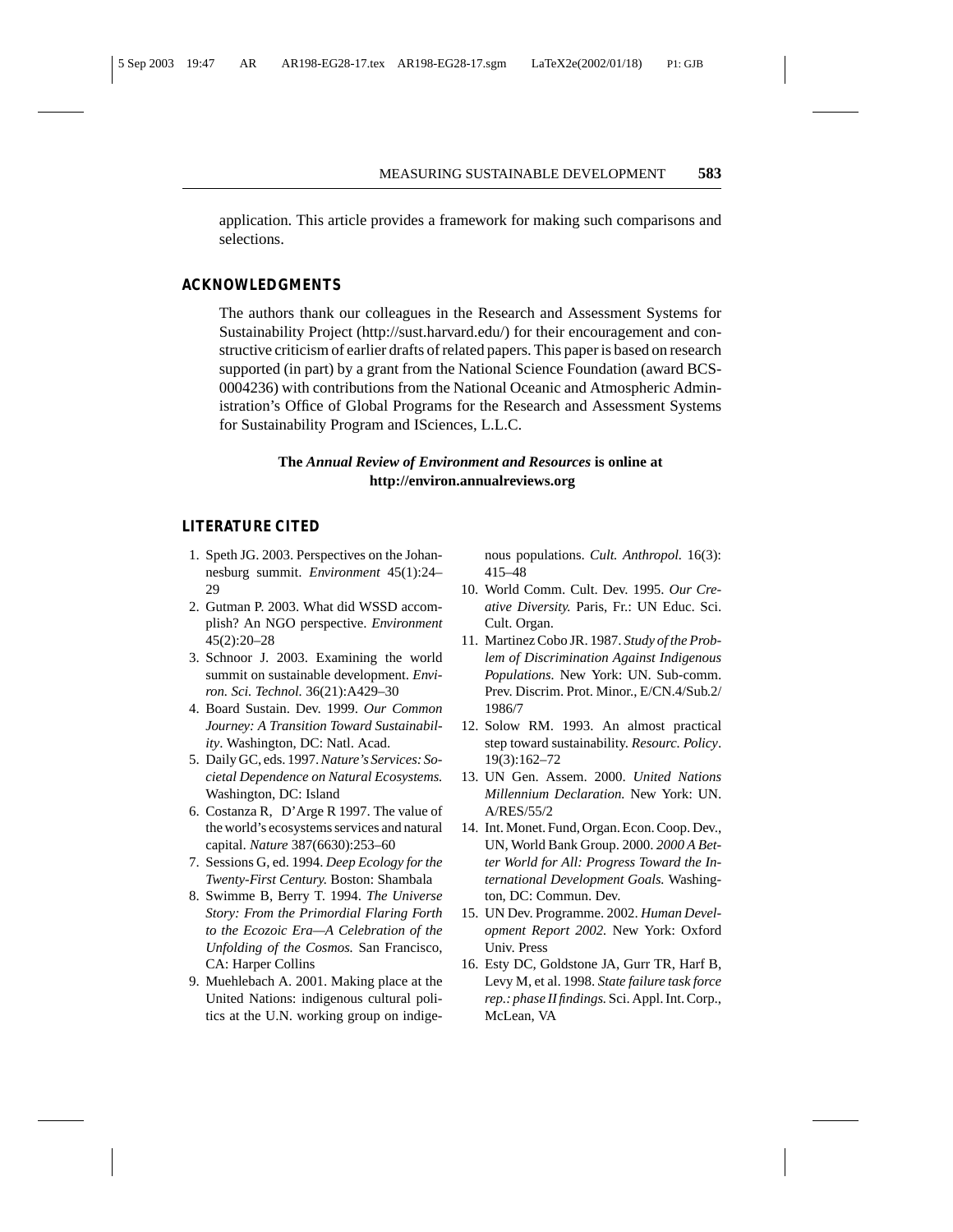- 17. Putnam RD. 1995. Bowling alone: America's declining social capital. *J. Democr.* 6(1):65–70
- 18. Woolcock M. 1998. Social capital and economic development: toward a theoretical synthesis and policy framework. *Theory Soc.* 27(2):151–208
- 19. Varshney A. 2002. *Ethnic Conflict and Civic Life: Hindus and Muslims in India.* New Haven, CT: Yale Univ. Press
- 20. World Comm. Environ. Dev. 1987. *Our Common Future.* Oxford, UK: Oxford Univ. Press
- 21. Int. Inst. Sustain. Dev. 2000. *Compendium of Sustainable Development Indicator Initiatives* http://www.iisd.org/measure/ compendium/
- 22. Moldan B, Billharz S, Matravers R, eds. 1997. *Sustainability Indicators: Report of the Project on Indicators of Sustainable Development*. New York: Wiley
- 23. Meadows D. 1998. *Indicators and Information Systems for Sustainable Development*. Hartland Four Corners, VT: Sustain. Inst.
- 24. Bossel H. 1999. *Indicators for Sustainable Development: Theory, Method, Applications*. Winnipeg, Can.: Int. Inst. Sustain. Dev.
- 25. Bell S, Morse S. 1999. *Sustainability Indicators: Measuring the Immeasurable*. London, UK: Earthscan
- 26. Farrell A, Hart M. 1998. What does sustainability really mean? *Environment* 44(9):4– 9
- 27. Daly H, eds. 1973. *Toward a Steady-State Economy.* San Francisco, CA: Freeman
- 28. Page T. 1977. *Conservation and Economic Efficiency: An Approach to Materials Policy*. Baltimore, MD: Johns Hopkins Univ. Press
- 29. Neumayer E. 1999. *Weak Versus Strong Sustainability: Exploring the Limits of Two Opposing Paradigms.* Cheltenham, UK: Elgar
- 30. Dasgupta P. 2001. *Human Well-Being and the Natural Environment*. Oxford, UK: Oxford Univ. Press
- 31. Goodland H. 1995. The concept of sustainability. *Annu. Rev. Ecol. Syst.* 26:1–24
- 32. UN Environ. Programme. 2002. *Global Environmental Outlook 3*. London, UK: Earthscan
- 33. John Heinz H III Cent. Sci., Econ., Environ. 2002. *The State of the Nation's Ecosystems: Measuring the Lands, Waters, and Living Resources of the United States.* Oxford, UK: Cambridge Univ. Press. http://www. heinzctr.org/ecosystems
- 34. UN Div. Sustain. Dev. 2001. *Indicators of sustainable development: framework and methodologie.* Backgr. Pap. 3, 9th Sess. Comm. Sustain. Dev., New York, Apr. 16– 27. DESA/DSD/2001/3. http://www.un. org/esa/sustdev/csd9/csd9 indi bp3.pdf
- 35. UN Comm. Sustain. Dev. 2001. *Rep. 9th session. E/CN.17/2001/19*. UN, New York
- 36. Int. Inst. Sustain. Dev. 1999. *Consultative Group on Sustainable Development Indicators*. Winnipeg, Can.: IISD. http://iisd1. iisd.ca/cgsdi/
- 37. Prescott-Allen R. 2001. *The Wellbeing of Nations: A Country-by-Country Index of Quality of Life and the Environment*. Washington, DC: Island
- 38. World Econ. Forum. 2002. *2002 Environmental Sustainability Index.* Davos, Switz.: World Econ. Forum. http://www.ciesin. org/indicators/ESI/downloads.html
- 39. Esty DC, Cornelius PK. 2002. *Environmental Performance Measurement: The Global Report 2001–2002.* Oxford, UK: Oxford Univ. Press
- 40. Raskin P, Banuri T, Gallopín G, Gutman P, Hammond A, et al. 2002. *The Great Transition: The Promise and Lure of the Times Ahead.* Boston, MA: Stockh. Environ. Inst. http://www.tellus.org/seib/publications/ Great Transitions.pdf
- 41. Raskin P, Gallopin G, Gutman P, Hammond A, Swart R. 1998. *Bending the curve: toward global sustainability*, *Polestar Rep. 8*. Stockh. Environ. Inst., Boston, MA. http://www.tellus.org/seib/publications/ bendingthecurve.pdf
- 42. Wackernagel M, Schulz NB, Deumling D,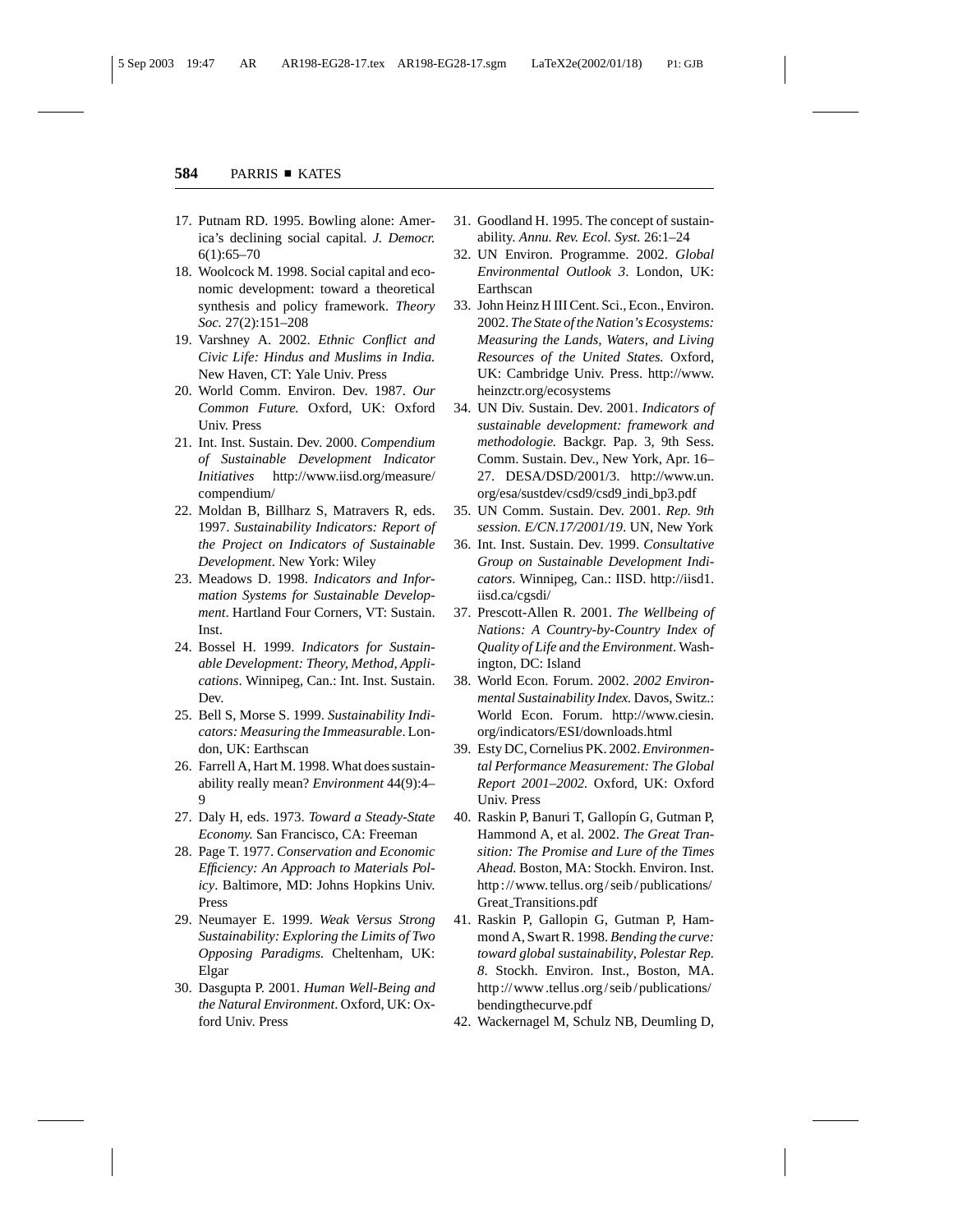Linares AC, Jenkins M, et al. 2002. Tracking the ecological overshoot of the human economy. *Proc. Natl. Acad. Sci. USA* 99(14):9266–71

- 43. Wackernagel M, Monfreda C, Deumling D. 2002. *Ecological Footprint of Nations: November 2002 Update*. Oakland, CA: Redefin. Prog.
- 44. Cobb C, Glickman M, Cheslog C. 2001. *The Genuine Progress Indicator: 2000 Update*. Oakland, CA: Redefin. Prog.
- 45. Cruz W, Repetto R. 1991. *Accounts Overdue: Natural Resource Depreciation in Costa Rica*. Washington, DC: Trop. Sci. Cent., World Resour. Inst.
- 46. Repetto R. 1992. Earth in the balance sheet: incorporating natural resources in national income accounts. *Environment* 34(7):12– 24
- 47. UN Stat. Div., UN Environ. Programme. 2000. *Handbook of National Accounting: Integrated Environmental and Economic Accounting—An Operational Manual.* New York: UN. ST/ESA/STAT/SER.F/78
- 48. Kim S. 1994. *Pilot Compilation of the System of Integrated Environmental and Economic Accounts for Korea.* Seoul, Korea: Korea Environ. Inst.
- 49. Bartelmus P. 1998. *Green Accounting for a Sustainable Economy Policy Use and Analysis of Environmental Accounts in the Philippines.* Makati, Philipp.: Natl. Stat. Coord. Board
- 50. Panel Integr. Environ. Econ. Account. 1999. *Nature's Numbers: Expanding the National Economic Accounts to Include the Environment*. Washington DC: Natl. Acad.
- 51. US Interag. Working Group Sustain. Dev. Indic. 1998. *Sustainable Development in the United States: An Experimental Set of Indicators*. Washington, DC: IWGSDI, PR 42.8:SU 8/EX 7
- 52. Sist. Indicadores sobre Desarrollo Sosten. 1998. *Principales Indicadores de Costa Rica*. San José, Costa Rica: Minist. Planif. Nac. Política Econ. http://www.mideplan. go.cr/sides/
- 53. The Boston Indic. Proj. 2000. *The Wisdom of Our Choices: Boston's Indicators of Progress, Change and Sustainability 2000*. Boston, MA: Boston Found. http://www. tbf.org/boston/boston-L1.asp
- 54. Norton S, Crist Gross D, eds. 2002. *The central Texas indicators project: the 2002 rep.*, Cent. Texas Sustain. Indic. Proj., Austin, TX. http://www.centex-indicators. org/
- 55. City of Durban. 1999. *Durban Metro State of the Environment and Development*. http://www.ceroi.net/reports/durban/index. htm
- 56. Block T, Van Assche J. 2001. The co-design of indicators on urban sustainable development. Pap. 1st Int. Conf. Ecol. City, Virtual Forum, Barcelona, Jan.-Mar. http://cdonet. rug.ac.be/english/Urban Sustainable Deve lopment.pdf
- 57. Vision 2020 Indic. Proj. Team. 2001. *The City of Hamilton's sustainability indicators rep. 2000–2001: monitoring motion towards a sustainable community.* Plan. Dev. Dep., Hamilton, Ont., Can.
- 58. Lancashire Cty. Counc. 1997. *Lancashire green audit 2: a sustainability report.* Lancashire Cty. Counc., Preston, UK
- 59. Palmer K, ed. 1998. *Indicators of sustainable community 1998: a status report on long-term cultural, economic, and environmental health for Seattle/King County*, Sustain. Seattle, Seattle, WA
- 60. Schellnhuber HJ, Block A, Cassel-Gintz M, Kropp J, Lammel G, et al. 1997. Syndromes of global change. *GAIA—Ecol. Perspect. Sci., Humanit., Econ.* 6:19–34
- 61. Petschel-Held G, Block A, Cassel-Gintz M, Kropp J, Lüdeke MKB, et al. 1999. Syndromes of global change: a qualitative modeling approach to assist global environmental management. *Environ. Model. Assess.* 4:295–314
- 62. Esty DC, Goldstone JA, Gurr TR, Surko PT, Unger AN, Chen R. 1998. The state failure project: early warning research for US foreign policy planning. In *Preventive Measures: Building Risk Assessment and Crisis*